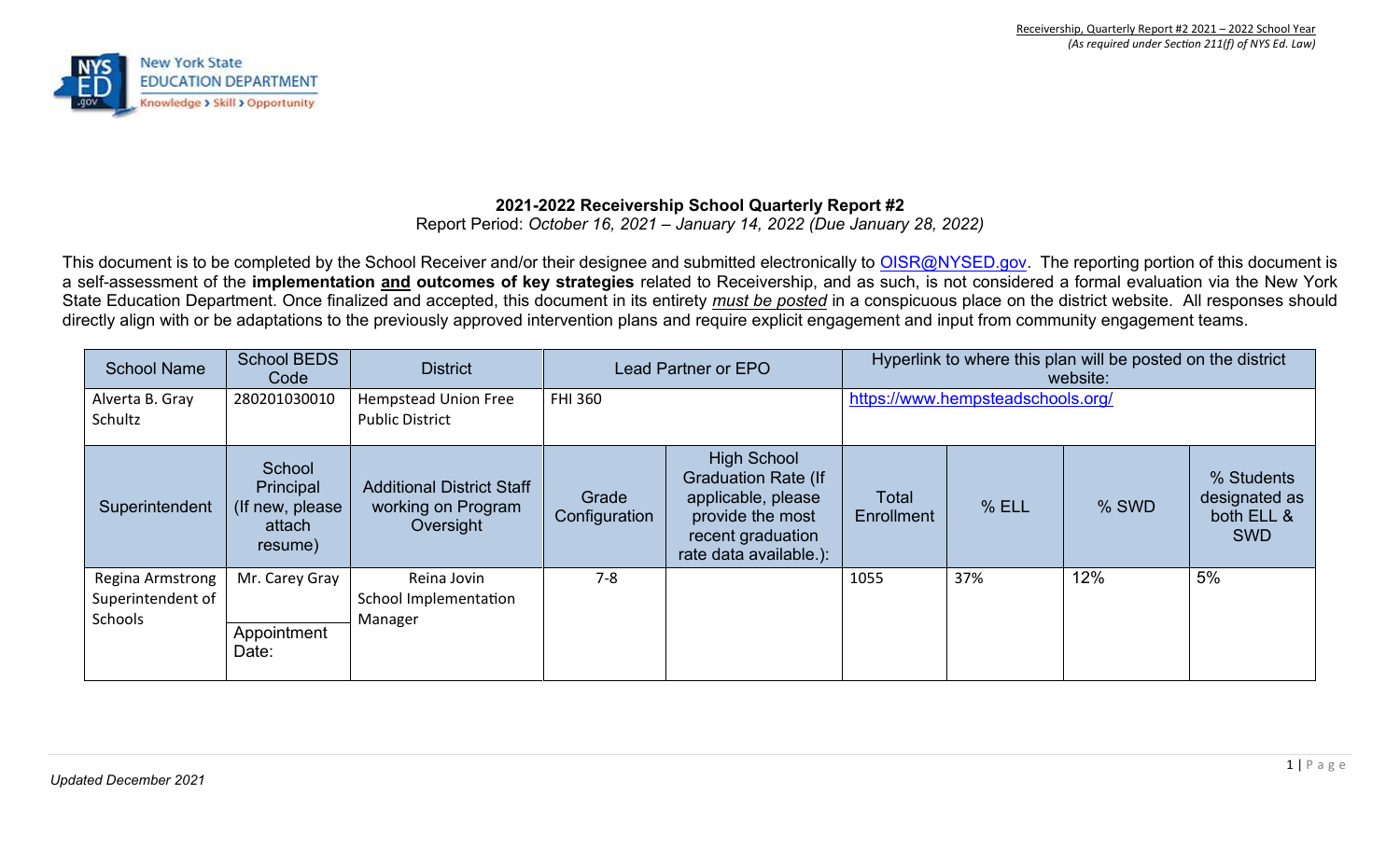

## **Executive Summary**

Please provide a *plain-language summary* of this completed report, reflecting changes and progress made since the last reporting period, with a focus on the action taken to implement lead strategies, engage the community, and enact Receivership powers. The summary should be written in terms easily understood by the community-at-large. Please avoid terms and acronyms that are unfamiliar to the public and limit the summary to *no more than 500 words*.

Members of the Alverta B. Gray Schultz Middle School community believe the greatest resource and hope for the future of the Hempstead community and the country is the successful education of our children. Every student deserves a comprehensive education that is relevant, engaging, meaningful, and supported by skilled, committed, and caring teacher leaders who motivate and encourage them to embrace challenges, take risks, respect diversity, dream beyond their current realities, and develop into productive citizens that can compete in a rapidly changing world. With this belief in mind, we have established enduring goals to guide the implementation of key strategies. The goals are intended to be a catalyst for increasing student achievement and staff morale at A.B.G.S. Middle School while also serving as a pathway out of receivership. The enduring goals for A.B.G.S Middle School are as follows:

●Create a positive learning environment that welcomes exploration and enhances student confidence

- ●Build high performing teams and develop an atmosphere of professional collaboration
- ●Utilize data to drive instruction and student development
- ●Ensure overall development in students including educational, moral, social, emotional, and physical life
- Cultivate systems that engage and support Parent and Community partners to effectively advocate for student learning and school improvement

As part of the final process of A.B.G.S. becoming an IB World School a verification visit from IB Educators must take place. The IB Coordinator has received tentative dates from IB for a verification visit on May 11, 2022 – May 12, 2022. The visit will be conduct as a virtual visit.

IB MYP (Middle Years Program) continues to serve as the foundation for inquiry- based instruction and transformational practices. The A.B.G.S. administrative team implemented procedures aligning our practices to the IB framework and a comprehensive transformational plan which has produced a systemic approach to inquiry-based instruction. The plan for success and instructional priorities for the 2021-2022 school year is that of using the International Baccalaureate (IB) Middle Years Program (MYP) framework of inquiry-based studentcentered learning to drive instruction and improve academic achievement. This requires the full implementation of the MYP framework, which now includes a course in Design. The Design course will be taught concurrently and in conjunction with Visual Arts. All students at ABGS will take this course in Design as it is a requirement for an IB MYP Candidate School to become an authorized IB World School. We will continue to use Atlas Managebac to streamline curriculum which allows teachers to plan, share, and align practices, materials, and assessments to standards.

Monthly data meetings are conducted to determine student progress, performance levels and tiered interventions with modifications to instruction as deemed appropriate. On-going classroom walkthroughs with timely feedback to monitor instructional strategies and practices is consistently performed. Teachers and students engage in reflective practices and instructional staff are supported with on-going professional learning throughout the year. Through PLC's, Instructional Coaches support teachers in analyzing formative and summative assessment data and implementing instructional modifications to minimize instructional gaps and support the differentiated needs of our students. The school leader engages stakeholders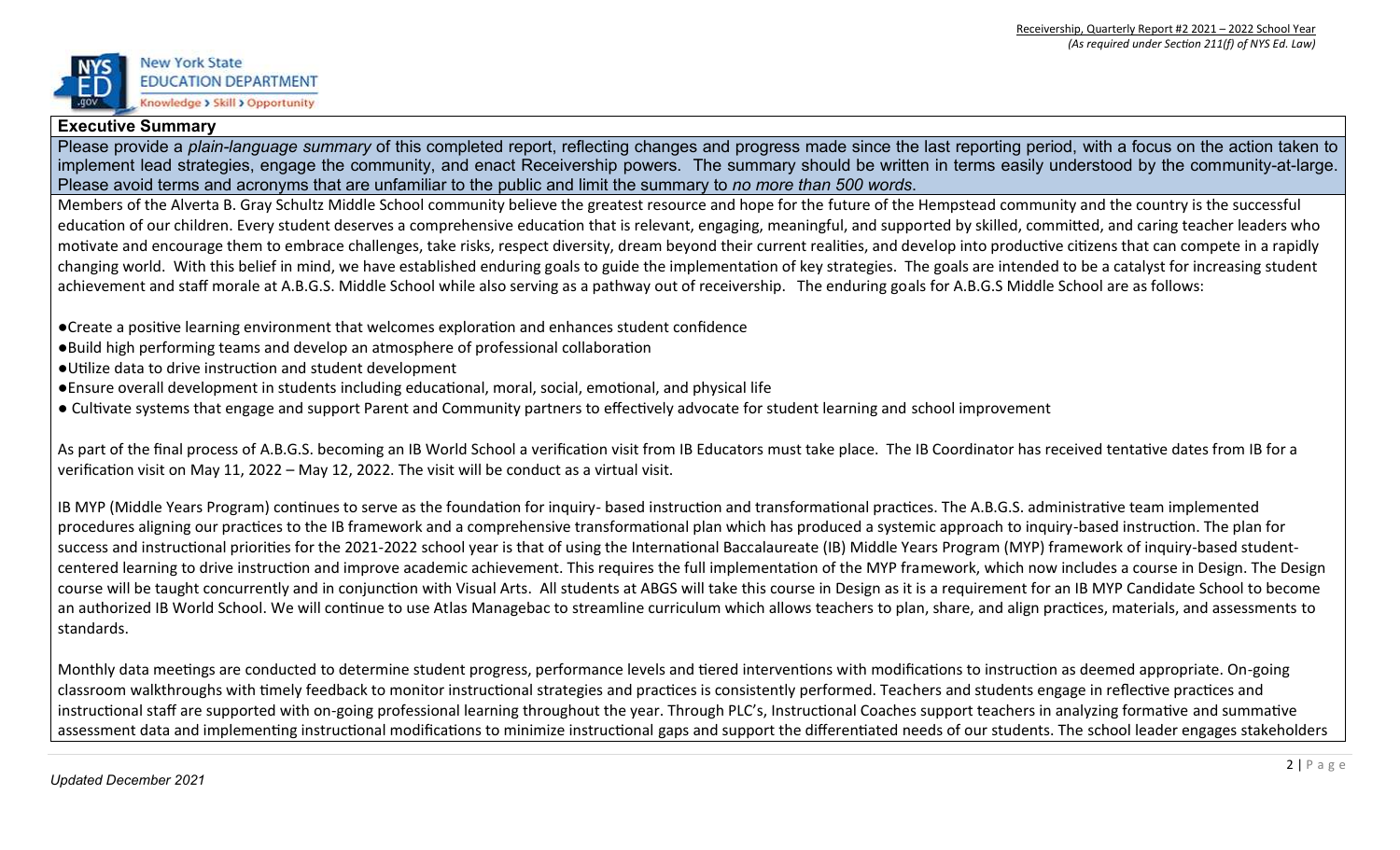

and collaborates with the CET (Community Engagement Team) to continue to support A.B.G.S as a community school model. Assistant Principals hold regular virtual check-in meetings with the student body and facilitate monthly parent meetings in addition to scheduled Parent-Teacher Conferences.

The school leader meets regularly with the school leadership team, Instructional Coaches (ELA, Math, Science, Social Studies, Data, IT, and ENL), school support team, and school security to ensure sustainability of systems and structures. Within the framework of an inquiry-based learning environment, the school building leader supports and fully implements instructional goals and priorities with the intent to meet and exceed all established progress targets with fidelity.

**Directions for Parts I, II, and III** - District and school staff should respond to the sections of this document by both analyzing and summarizing the steps taken to implement lead strategies since the first quarter. Include processes that were used to assess the **impact** of strategies implemented on student learning outcomes.

This is also an opportunity for district and school staff to provide a reflective outline of proposed actions, strategies, and process adaptations made to the school's 2021-2022 Continuation Plan, with a focus on how evidence guided decisions made through continuous and comprehensive planning, by articulating explicit support of student social-emotional well-being, diversity, equity, inclusion, and active engagement in learning.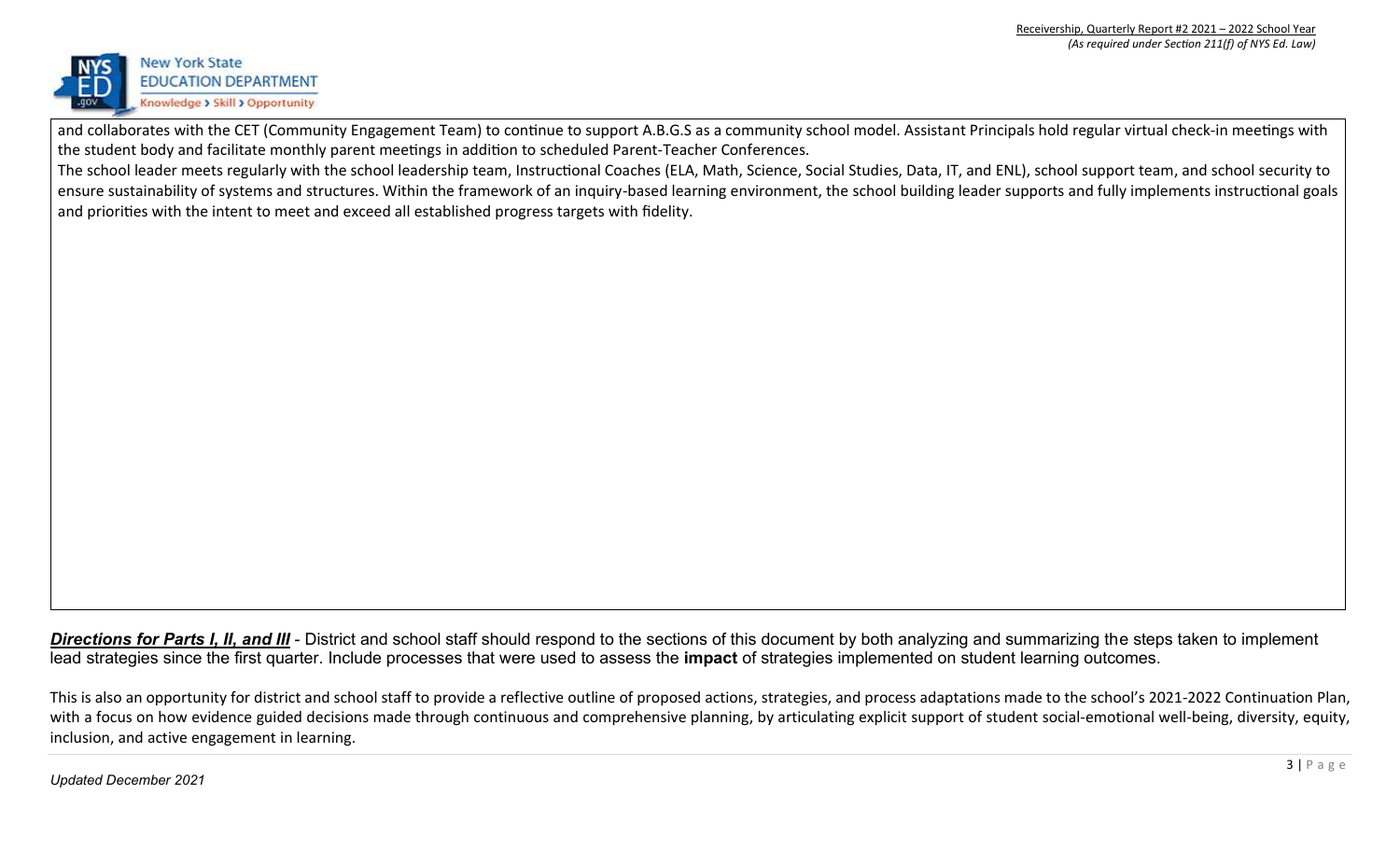

- The district should ensure that the implementation of lead strategies address the needs of all learners, particularly the needs of subgroups of students and those at risk for not meeting State academic standards.
- District and school staff should assess the impact of identified lead strategies on student learning, as connected and aligned to diagnostic review feedback, to ensure strategy implementation can achieve long-term sustainable growth.

# **Part I –***Lead Strategies for Improvement*

**Lead Strategies for School Improvement** 

List the 3-4 of core lead strategies that are central to the school's improvement plan, and outline the progress made this quarter by applying each strategy. Lead strategies are *key levers for improvement that are identified based on trends in student performance data and serve as overarching approaches for implementing strategically focused action steps toward achieving demonstrable improvement.* 

|                                                                                                                                                                                      |                          | Quarterly Report #2 with Reflection on Lead Strategies Utilized during                                                                                                                                                                                                                                                                                                                                                                                              |
|--------------------------------------------------------------------------------------------------------------------------------------------------------------------------------------|--------------------------|---------------------------------------------------------------------------------------------------------------------------------------------------------------------------------------------------------------------------------------------------------------------------------------------------------------------------------------------------------------------------------------------------------------------------------------------------------------------|
|                                                                                                                                                                                      |                          | October 16, 2021 - January 14, 2022                                                                                                                                                                                                                                                                                                                                                                                                                                 |
| Identify<br>the<br>lead<br>strategies that guided<br>school's<br>the<br><i>improvement</i><br>work<br>the<br>during<br>reporting<br>period, including any<br>that were discontinued. | <b>Status</b><br>(R/Y/G) | For each lead strategy, outline how the strategy helped achieve progress toward this year's demonstrable improvement targets. If a strategy<br>was discontinued since the prior reporting period, please provide an evidence-based explanation for why it was discontinued and if/how a<br>new strategy will be implemented in its place.                                                                                                                           |
| Implement the IB MYP<br>Units of Inquiry                                                                                                                                             |                          | The implementation of the IB Middle Years Program (MYP) Units of Inquiry Framework has led to students having more success with inquiry-based<br>learning as indicated in the ELA data.                                                                                                                                                                                                                                                                             |
| Framework                                                                                                                                                                            |                          | As an IB MYP Candidate School, ABGS has implemented a high-quality balanced curriculum that supports the development of inquiry-minded students.<br>With inquiry-based learning, students participate in hands on activities where they use their social skills to collaborate, communicate, and apply critical<br>thinking skills. The full implementation of the MYP framework includes a course in Design that as of this school year 2021-2022 is being taught. |
|                                                                                                                                                                                      |                          | The ABGS Art teachers completed a three-day IB workshop that informed their development of Design units of inquiry. We will continue to use Atlas<br>Managebac to streamline curriculum which allows teachers to plan, share, and align best practices, materials, and assessments to standards.                                                                                                                                                                    |
|                                                                                                                                                                                      |                          | The Design course has had a positive impact for demonstrable improvement in ELA as it has impacted students research, critical thinking, synthesis, and<br>analysis skills. See improvement on ELA chart. The Design course is taught concurrently and in conjunction with Visual Arts.                                                                                                                                                                             |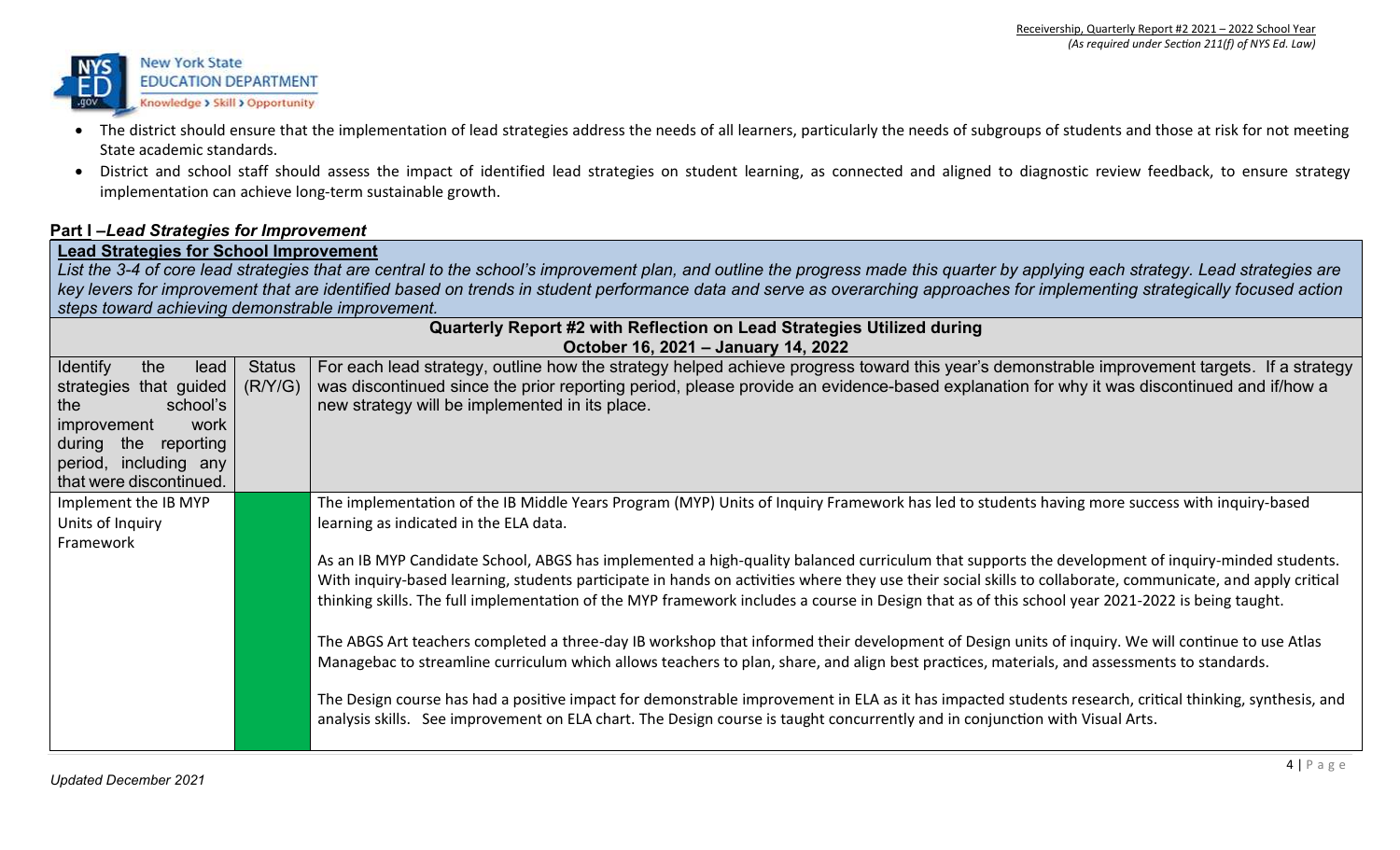

| Implementing a Data<br>Driven Instructional              | ABGS is implementing a four-step instructional model to use data to achieve demonstrable improvement. Including IReady, NWEA, Regents, State<br>Assessments                                                                                                                                                                                                                |
|----------------------------------------------------------|----------------------------------------------------------------------------------------------------------------------------------------------------------------------------------------------------------------------------------------------------------------------------------------------------------------------------------------------------------------------------|
| Model                                                    | Assess – Identify what assessments will be used to progress monitor formatively and summative, when it will be administered and collected, and<br>persons responsible for delivery and collection                                                                                                                                                                          |
|                                                          | Analyze – Using assessment data identify performance strengths, needs, and trends at the school, classroom, and student level                                                                                                                                                                                                                                              |
|                                                          | Act – Based on the identified performance of students, make a plan to address needs, implement, and check for mastery.                                                                                                                                                                                                                                                     |
|                                                          | Adopt – Change culture by ensuring that non-negotiable bi-weekly, monthly, and quarterly data meetings are held. These meetings will require agendas<br>to be approved in advance and minutes with action steps will be provided to ensure accountability.                                                                                                                 |
| Implementation of<br>Aligned Professional<br>Development | As outlined in the approved state approved continuation plan, we continue to hold Professional Development during Extended Wednesday meetings.<br>Within these meetings we review data that has been identified and collected. From that collected data and analysis, the professional development needs<br>are identified within two areas:                               |
|                                                          | 1. just-in-time instructional needs<br>2. ongoing professional development long term needs.                                                                                                                                                                                                                                                                                |
|                                                          | From quarter to quarter, we recognize that teachers need support specific to a content area and other supports that are routinely reviewed all year (i.e.<br>content specific standards based support, technology needs on platforms, social emotional needs.) Based on data analysis, alignment of our professional<br>development has focused on Black and ELL students. |
|                                                          | ABGS Instructional Coaches benefit from district level professional development for coaches by attending monthly two-day in -person Coaching Cycle<br>training from January 2022 - May 2022 such as Early Warning Indicators, Leader in Me and Data Informed practices.                                                                                                    |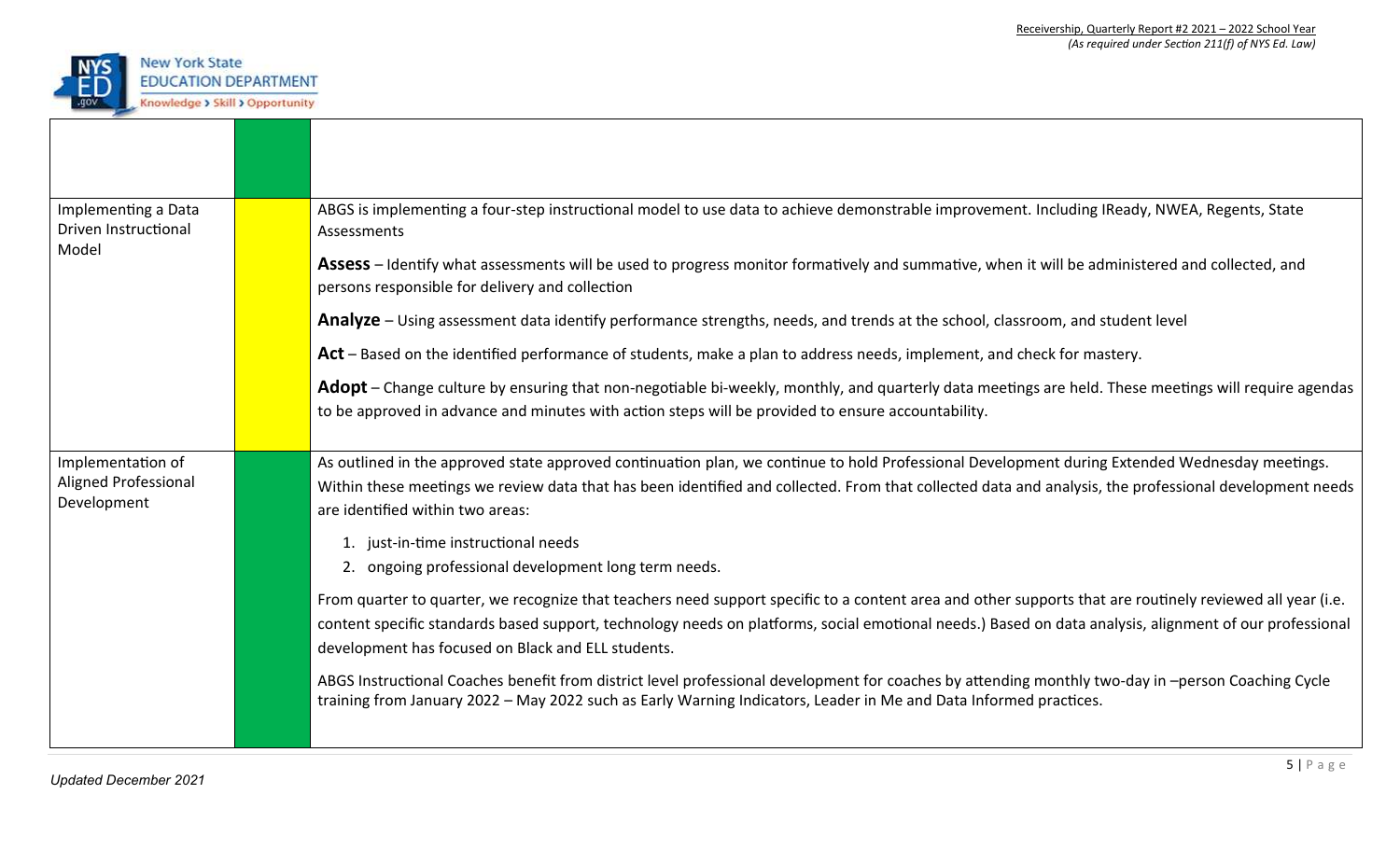

| Implementation of       | A collaboration of ABGS Middle School counselors, school social workers and the school Leadership Team have collectively worked towards maintaining                                                                                                                                                                                                                                       |
|-------------------------|-------------------------------------------------------------------------------------------------------------------------------------------------------------------------------------------------------------------------------------------------------------------------------------------------------------------------------------------------------------------------------------------|
| <b>Community School</b> | an environment that is reflective of family and community partnerships and psychoeducation.                                                                                                                                                                                                                                                                                               |
| Model                   |                                                                                                                                                                                                                                                                                                                                                                                           |
|                         | In our continued efforts to achieve progress towards our demonstrable improvement targets, we have developed a school wide system of support. This<br>Multi-Tiered System of Support (MTSS) is our collaborative, evidence-based approach to differentiating and personalizing instruction and intervention,<br>across academic, social-emotional learning and behavior for all students. |
|                         | Developed a school-wide system of student support.                                                                                                                                                                                                                                                                                                                                        |
|                         | Ensure strong core instruction occurs in safe & supportive classroom settings.                                                                                                                                                                                                                                                                                                            |
|                         | All staff will attend professional development training on Early Warning Systems (EWS) February 16 <sup>th</sup> and March 16 <sup>th</sup> on how to use                                                                                                                                                                                                                                 |
|                         | screening data (Early Warning Indicator, EWI) to identify students in need of additional intervention assistance. This training will be ongoing. As<br>part of our partnership with Family Health International (FHI)                                                                                                                                                                     |
|                         | Establish school-based teams, ISS and RTI (Response to Intervention) who will design intervention plans for at-risk students to address their social<br>emotional, behavioral, and academic needs and monitor their intervention progress.                                                                                                                                                |
|                         | Created a Calm Space as an intervention for students and staff and to provide SEL counseling.                                                                                                                                                                                                                                                                                             |
|                         | Established a community food pantry Market Place to service families experiencing food insecurity.                                                                                                                                                                                                                                                                                        |
|                         | Coordinated wrap around support with colleges, universities, health care agencies such as Northwell Health and NYU/Langone, and community<br>outreach groups to inform families and students.                                                                                                                                                                                             |
|                         | Developed and implemented a Child Study Team (See link below)                                                                                                                                                                                                                                                                                                                             |
|                         | https://hufsd-<br>my.sharepoint.com/:w:/g/personal/cgielarowski hempsteadschools org/EZEO7GEUa5NBtAoqA7tocO4B0FxqMx w4CjbRB1zRgigiQ?email=cgray%40hempsteadschools.org&e=pKh7pG                                                                                                                                                                                                           |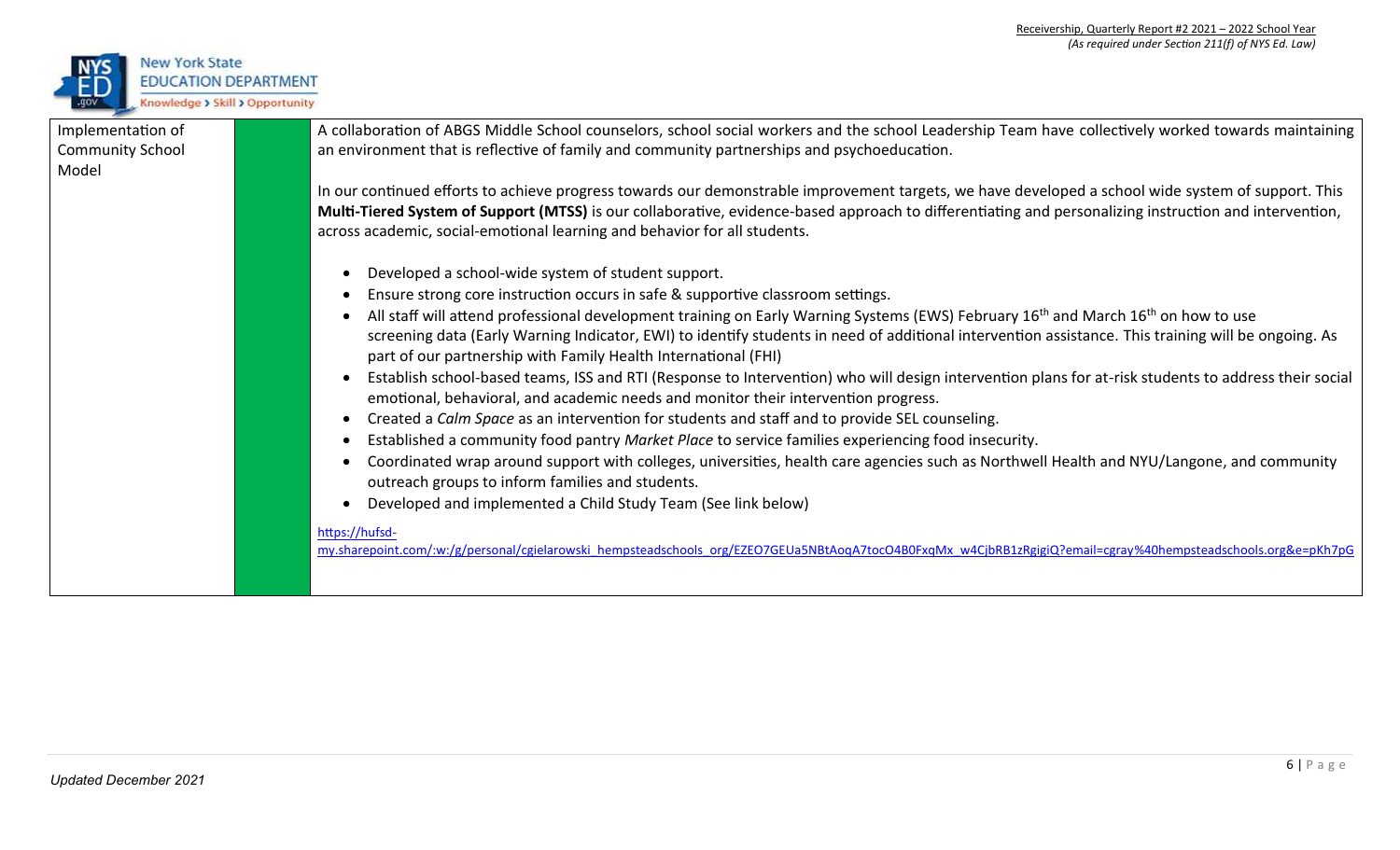

# **Part II –** *Demonstrable Improvement Indicators-Level 1*

| <b>Level 1 Indicators</b>              |               |                      | Please list the school's Level 1 indicators and complete all columns below. This information should provide details about how lead strategies inform the implementation of |                                                                                                                                                                      |      |             |           |      |             |           |                                                                                                         |
|----------------------------------------|---------------|----------------------|----------------------------------------------------------------------------------------------------------------------------------------------------------------------------|----------------------------------------------------------------------------------------------------------------------------------------------------------------------|------|-------------|-----------|------|-------------|-----------|---------------------------------------------------------------------------------------------------------|
|                                        |               |                      | specific strategies and action steps that support progress toward the Demonstrable Improvement Indicators.                                                                 |                                                                                                                                                                      |      |             |           |      |             |           |                                                                                                         |
|                                        |               |                      |                                                                                                                                                                            | Quarterly Report #2 Reflection on Activities Completed for this Indicator during                                                                                     |      |             |           |      |             |           |                                                                                                         |
|                                        |               |                      |                                                                                                                                                                            | October 16, 2021 – January 14, 2022                                                                                                                                  |      |             |           |      |             |           |                                                                                                         |
| Indicator                              | <b>Status</b> |                      | Identify specific strategies and action                                                                                                                                    |                                                                                                                                                                      |      |             |           |      |             |           | Provide the specific data/evidence used to determine progress and impact on instruction, student        |
|                                        | (R/Y/G)       |                      | steps implemented to support                                                                                                                                               | learning, and achievement.                                                                                                                                           |      |             |           |      |             |           |                                                                                                         |
|                                        |               |                      | progress for each of the Demonstrable<br>Improvement Indicators.                                                                                                           |                                                                                                                                                                      |      |             |           |      |             |           | Describe how the data trends that emerged during this reporting period will inform future action steps. |
|                                        |               |                      |                                                                                                                                                                            | data used to inform the adjustment.                                                                                                                                  |      |             |           |      |             |           | Include a description of any adjustments made to the continuation plan along with the corresponding     |
|                                        |               |                      |                                                                                                                                                                            |                                                                                                                                                                      |      |             |           |      |             |           |                                                                                                         |
|                                        |               |                      |                                                                                                                                                                            |                                                                                                                                                                      |      |             |           |      |             |           |                                                                                                         |
| #33 3-8 ELA All<br><b>Students MGP</b> |               |                      | <b>Lead Strategies Used (Bolded means</b>                                                                                                                                  |                                                                                                                                                                      |      |             |           |      |             |           |                                                                                                         |
|                                        |               | used)<br>$\mathbf 1$ | Implement the IB MYP Units of                                                                                                                                              | <b>Evidence Used to Determine Progress and Impact</b><br>Student performance in ELA, grades 7 and 8, were examined using the iReady assessment and comparing student |      |             |           |      |             |           |                                                                                                         |
|                                        |               |                      | <b>Inquiry Framework</b>                                                                                                                                                   | performance to the fall administration to determine and quarter to quarter trend.                                                                                    |      |             |           |      |             |           |                                                                                                         |
|                                        |               | 2 <sub>1</sub>       | <b>Implementing a Data Driven</b>                                                                                                                                          | <b>Quarter to Quarter Comparison ELA by Grade Level</b>                                                                                                              |      |             |           |      |             |           |                                                                                                         |
|                                        |               |                      | <b>Instructional Model</b>                                                                                                                                                 |                                                                                                                                                                      |      | Grade 7-ELA |           |      | Grade 8-ELA |           |                                                                                                         |
|                                        |               | 3.                   | Implementation of Aligned                                                                                                                                                  |                                                                                                                                                                      | Fall | Winter      | Change    | Fall | Winter      | Change    |                                                                                                         |
|                                        |               |                      | Professional Development                                                                                                                                                   | Mid or Above Grade                                                                                                                                                   |      |             |           |      |             |           |                                                                                                         |
|                                        |               | 4.                   | Implementation of Community                                                                                                                                                | Level                                                                                                                                                                | 3%   | 4%          | $+1$      | 7%   | 8%          | $+1$      |                                                                                                         |
|                                        |               |                      | School Model                                                                                                                                                               | Early on Grade Level                                                                                                                                                 | 7%   | 7%          | <b>NC</b> | 9%   | 10%         | $+1$      |                                                                                                         |
|                                        |               |                      |                                                                                                                                                                            | <b>One Grade Level</b>                                                                                                                                               |      |             |           |      |             |           |                                                                                                         |
|                                        |               |                      | <b>Action Steps Followed</b>                                                                                                                                               | <b>Below</b>                                                                                                                                                         | 7%   | 9%          | $+2$      | 13%  | 13%         | <b>NC</b> |                                                                                                         |
|                                        |               |                      | Conducted walkthrough and classroom                                                                                                                                        | <b>Two Grade Levels</b>                                                                                                                                              |      |             |           |      |             |           |                                                                                                         |
|                                        |               |                      | visitations to support implementation of<br>IB units of inquiry.                                                                                                           | <b>Below</b>                                                                                                                                                         | 4%   | 9%          | $+5$      | 4%   | 5%          | $+1$      |                                                                                                         |
|                                        |               |                      | Instructional Coaches continue to use                                                                                                                                      | <b>Three of More Grade</b>                                                                                                                                           |      |             |           |      |             |           |                                                                                                         |
|                                        |               |                      | free periods to hold content and grade                                                                                                                                     | <b>Levels Below</b>                                                                                                                                                  | 78%  | 69%         | $-9$      | 67%  | 64%         | $-3$      |                                                                                                         |
|                                        |               |                      | specific meetings that address the use of                                                                                                                                  |                                                                                                                                                                      |      |             |           |      |             |           |                                                                                                         |
|                                        |               |                      | best practices within the classroom and                                                                                                                                    |                                                                                                                                                                      |      |             |           |      |             |           |                                                                                                         |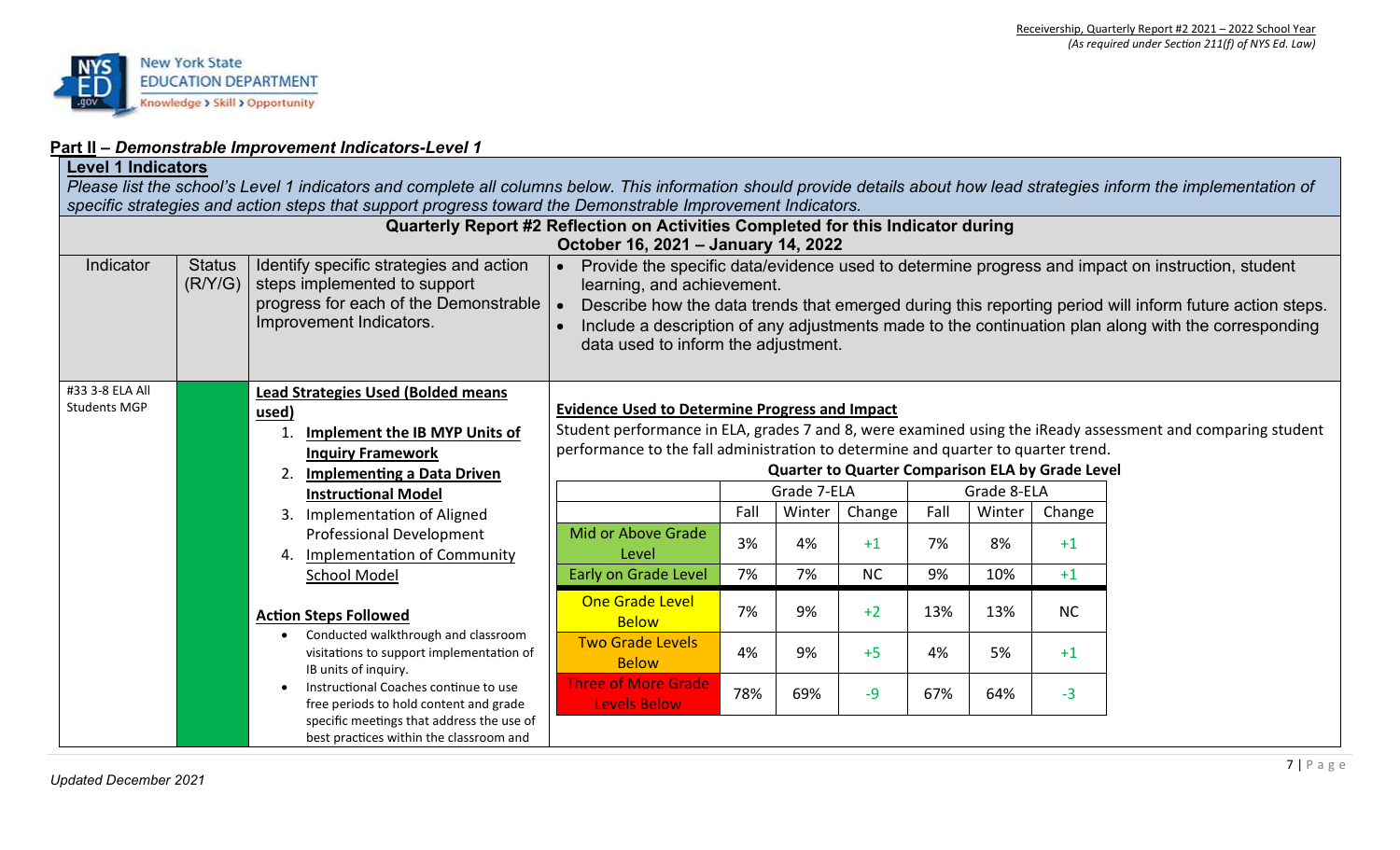

|                                         | the use of daily focus time on<br>constructed response writing.<br>Teachers utilize i-Ready online<br>differentiated lessons to target students'<br>specific needs.<br>Monthly discussions to identify and focus<br>on specific skill sets revealed by the data<br>Teachers are using the following<br>programs to meet the needs of all ELA<br>students: · NEWSELA an online reading<br>resource that has enhanced reading<br>comprehension passages and also<br>measures Lexile growth, I-Ready · Digital<br>Subscription to Pearson Realize · My<br>Perspective · Immersive Reader within<br>Office 365<br>Implementation of Vocabulary<br>Enhancement- In a collaborative effort to<br>build vocabulary- word definition and<br>sentences are announced daily during<br>the morning announcements | <b>Data Trends for this Quarter</b><br>$\bullet$<br>$\bullet$<br>of 1 percentage point in for each)<br><b>Future Action Steps</b><br>the growth indicated by the 7 <sup>th</sup> and 8 <sup>th</sup> grade data.<br>Description of Adjustments Made to Continuation Plan (If Any)<br>No adjustments were needed at this time. |                  |                                    | decrease in this category led to increases in the one and two grade levels below categories.<br>• The ELA instructional coach will continue PLCs to use data in assisting ELA teachers with developing | The percentage of students in both grades 7 and 8 who were performing in three or more grade levels<br>below decreased. The change was a decrease of 9 percentage points in grade 7 and 3 on grade 8. The<br>There were increases in the percentage of students who scored early or mid/above grade level (an increase<br>strategies and using best practices to address student skill and content knowledge deficiencies to build on |
|-----------------------------------------|-------------------------------------------------------------------------------------------------------------------------------------------------------------------------------------------------------------------------------------------------------------------------------------------------------------------------------------------------------------------------------------------------------------------------------------------------------------------------------------------------------------------------------------------------------------------------------------------------------------------------------------------------------------------------------------------------------------------------------------------------------------------------------------------------------|-------------------------------------------------------------------------------------------------------------------------------------------------------------------------------------------------------------------------------------------------------------------------------------------------------------------------------|------------------|------------------------------------|--------------------------------------------------------------------------------------------------------------------------------------------------------------------------------------------------------|---------------------------------------------------------------------------------------------------------------------------------------------------------------------------------------------------------------------------------------------------------------------------------------------------------------------------------------------------------------------------------------------------------------------------------------|
| #39 3-8 Math All<br><b>Students MGP</b> | <b>Lead Strategies Used (Bolded and</b>                                                                                                                                                                                                                                                                                                                                                                                                                                                                                                                                                                                                                                                                                                                                                               | <b>Evidence Used to Determine Progress and Impact</b>                                                                                                                                                                                                                                                                         |                  |                                    |                                                                                                                                                                                                        |                                                                                                                                                                                                                                                                                                                                                                                                                                       |
|                                         | underlined means used)<br>1. Implement the IB MYP Units of<br><b>Inquiry Framework</b><br>2. Implementing a Data Driven<br><b>Instructional Model</b><br>3. Implementation of Aligned<br><b>Professional Development</b><br>4. Implementation of Community<br><b>School Model</b>                                                                                                                                                                                                                                                                                                                                                                                                                                                                                                                     | Grade 7<br>Student performance is examined using the iReady for grade 7 math.<br><b>Quarter to Quarter Comparison Math by for Grade 7</b><br>Mid or Above Grade<br>Level<br>Early on Grade Level                                                                                                                              | Fall<br>0%<br>5% | Grade 7-Math<br>Winter<br>2%<br>8% | Change<br>$+2$<br>$+3$                                                                                                                                                                                 |                                                                                                                                                                                                                                                                                                                                                                                                                                       |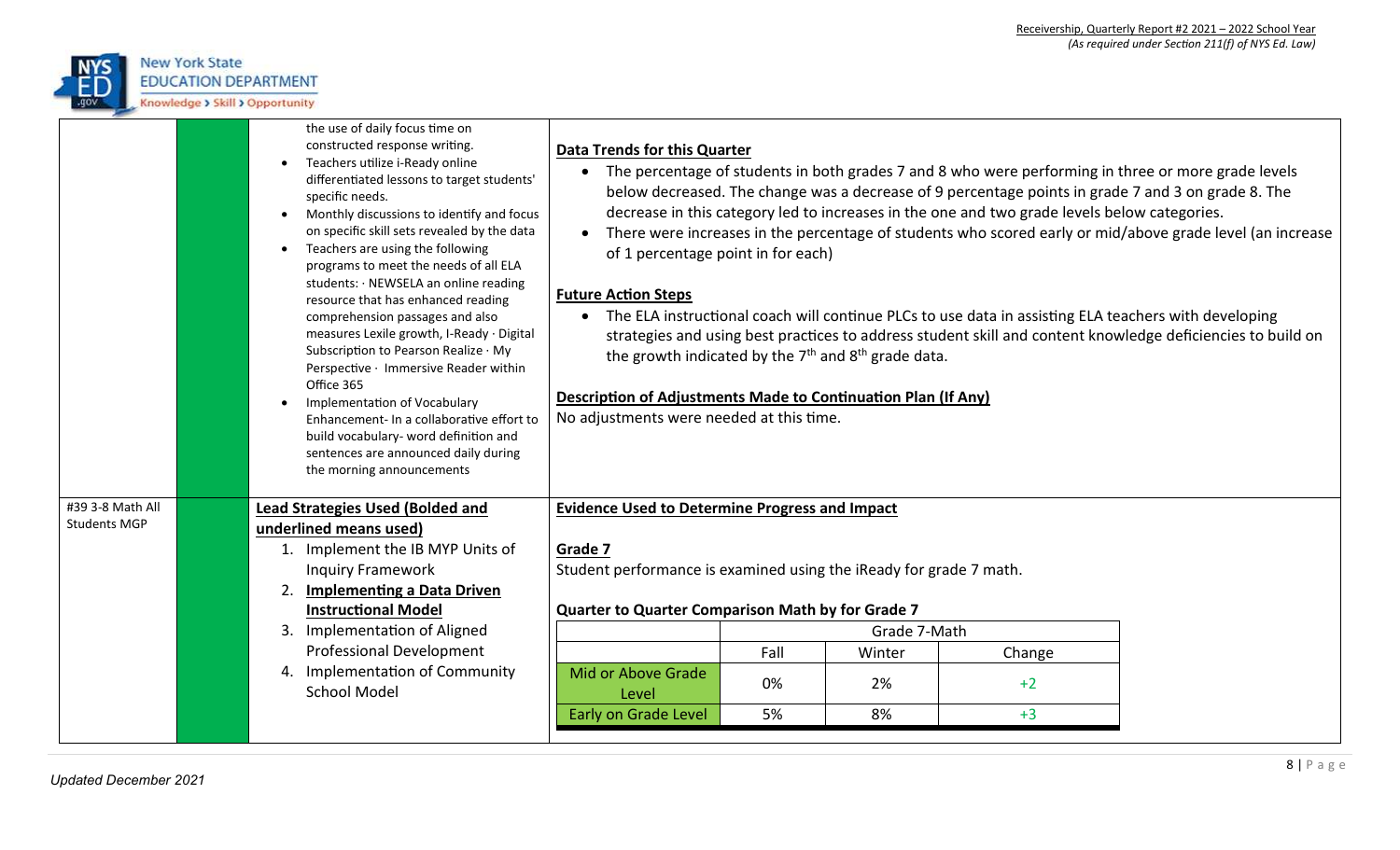

| <b>Action Steps Followed</b>                                                                                                                                                                                                                                                                                                                                                                                     | One Grade Level<br><b>Below</b>                                                                                                                                                                                                                                                                                            | 19% | 22% | $+3$                                                                                                                                                                                                                                                                                                    |                                                                                                                                                                                                                         |
|------------------------------------------------------------------------------------------------------------------------------------------------------------------------------------------------------------------------------------------------------------------------------------------------------------------------------------------------------------------------------------------------------------------|----------------------------------------------------------------------------------------------------------------------------------------------------------------------------------------------------------------------------------------------------------------------------------------------------------------------------|-----|-----|---------------------------------------------------------------------------------------------------------------------------------------------------------------------------------------------------------------------------------------------------------------------------------------------------------|-------------------------------------------------------------------------------------------------------------------------------------------------------------------------------------------------------------------------|
| Instructional Coaches use free periods to<br>hold content and grade specific meetings<br>that address the use of best practices                                                                                                                                                                                                                                                                                  | <b>Two Grade Levels</b><br><b>Below</b>                                                                                                                                                                                                                                                                                    | 14% | 16% | $+5$                                                                                                                                                                                                                                                                                                    |                                                                                                                                                                                                                         |
| within the classroom and the use of daily<br>focus time on constructed response<br>writing.                                                                                                                                                                                                                                                                                                                      | <b>Three of More Grade</b><br>Levels Below                                                                                                                                                                                                                                                                                 | 62% | 53% | $-9$                                                                                                                                                                                                                                                                                                    |                                                                                                                                                                                                                         |
| Math coach uses data from Right Path<br>and Delta Math Assessments to assist<br>math teachers with developing strategies<br>to address deficiencies, as well as<br>working with the data coach to assist<br>teachers in accessing and interpreting<br>student data.<br>Delta Math digital online version and Go-<br>Math consumable workbooks are being<br>used for differentiated instruction, AIS,<br>and RTI. | <b>Data Trends for this Quarter</b><br>percentage points respectively.<br><b>Future Action Steps:</b><br>the growth indicated by the 7 <sup>th</sup> grade math data.<br>Grade 8<br>Student performance in grade 8 is examined using the Algebra 1 Regents Exam.<br>Performance on Baseline Algebra 1 Assessment Fall 2021 |     |     | The percentage of students who scored at early and mid/above grade level increased by 3 and 2<br>The percentage of students who scored three or more grade levels below decreased by 9 percentage<br>Math instructional coach will continue PLCs to use data in assisting math teachers with developing | points. The decrease in this category led to increases in the one and two grade levels below categories.<br>strategies and using best practices to address student skill and content knowledge deficiencies to build on |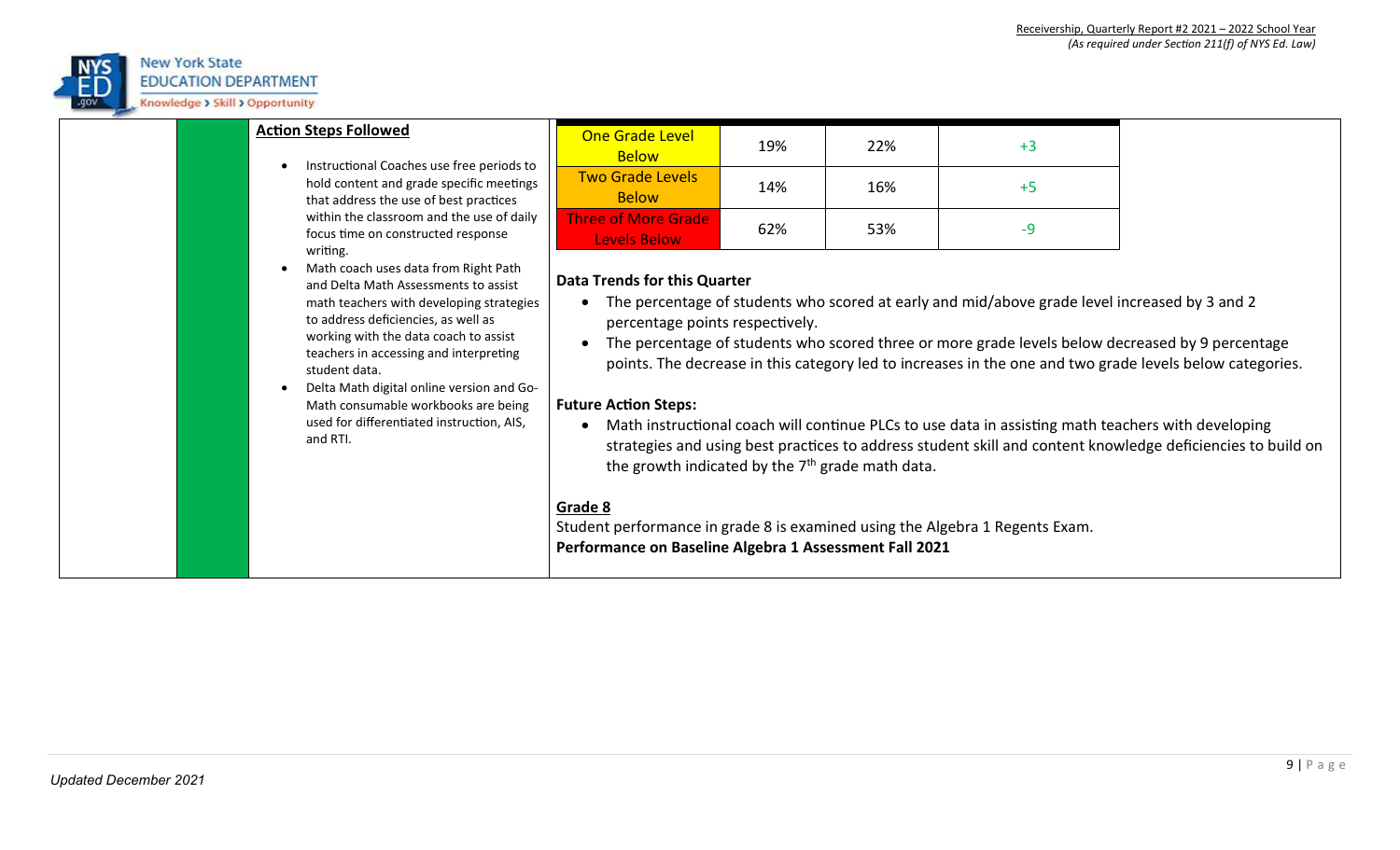

|  |  |  | Summary Chart <sup>1</sup>                                       |                                                                                                                         |                                                                                                                                                                                                                                              |  |  |
|--|--|--|------------------------------------------------------------------|-------------------------------------------------------------------------------------------------------------------------|----------------------------------------------------------------------------------------------------------------------------------------------------------------------------------------------------------------------------------------------|--|--|
|  |  |  | $\bullet$                                                        | $\begin{array}{ c c c c c c }\n\hline\n\textbf{1} & \textbf{1} & \textbf{1} & \textbf{2} \\ \hline\n\end{array}$<br>377 | 382 students were tested; 377 scored Level 1 and 5 scored level 2. The assessment calendar is attached with the dates for a mid<br>and end of year/mock regents. This was a baseline assessment therefore the material is yet to be covered. |  |  |
|  |  |  |                                                                  |                                                                                                                         |                                                                                                                                                                                                                                              |  |  |
|  |  |  |                                                                  |                                                                                                                         |                                                                                                                                                                                                                                              |  |  |
|  |  |  | Exam                                                             | Date                                                                                                                    | Materials Required                                                                                                                                                                                                                           |  |  |
|  |  |  | Algebra Diagnostic                                               | October 4-18, 2021                                                                                                      | Laptop/Device                                                                                                                                                                                                                                |  |  |
|  |  |  | Algebra Midyear                                                  | January 24-28, 2022                                                                                                     | Graphing Calculator                                                                                                                                                                                                                          |  |  |
|  |  |  | Algebra Mock (End of Year/PreRegents)                            | May 16-20, 2022                                                                                                         | Scrap Paper                                                                                                                                                                                                                                  |  |  |
|  |  |  | Benchmark 1                                                      | December 6, 2021                                                                                                        | Pencil/Pen                                                                                                                                                                                                                                   |  |  |
|  |  |  | Benchmark 2<br>Algebra Regents                                   | April 11, 2022<br>June 16, 2022 @9:15am                                                                                 | Graphing calculators, rulers, pens, pencils,<br>accommodations list                                                                                                                                                                          |  |  |
|  |  |  | $\bullet$<br>Number of students tested: 382<br>Performance Level | Number of                                                                                                               | Right Path is being used for Assessment purposes in Algebra and the data will help to drive instruction.<br>Percentage of                                                                                                                    |  |  |
|  |  |  |                                                                  | Students                                                                                                                | Students                                                                                                                                                                                                                                     |  |  |
|  |  |  | $\mathbf 1$                                                      | 377                                                                                                                     | 98.6%                                                                                                                                                                                                                                        |  |  |
|  |  |  | $\overline{2}$                                                   | 5                                                                                                                       | 1.4%                                                                                                                                                                                                                                         |  |  |
|  |  |  | $\overline{3}$                                                   | $\pmb{0}$                                                                                                               |                                                                                                                                                                                                                                              |  |  |
|  |  |  | $\overline{4}$<br>5                                              | 0<br>0                                                                                                                  |                                                                                                                                                                                                                                              |  |  |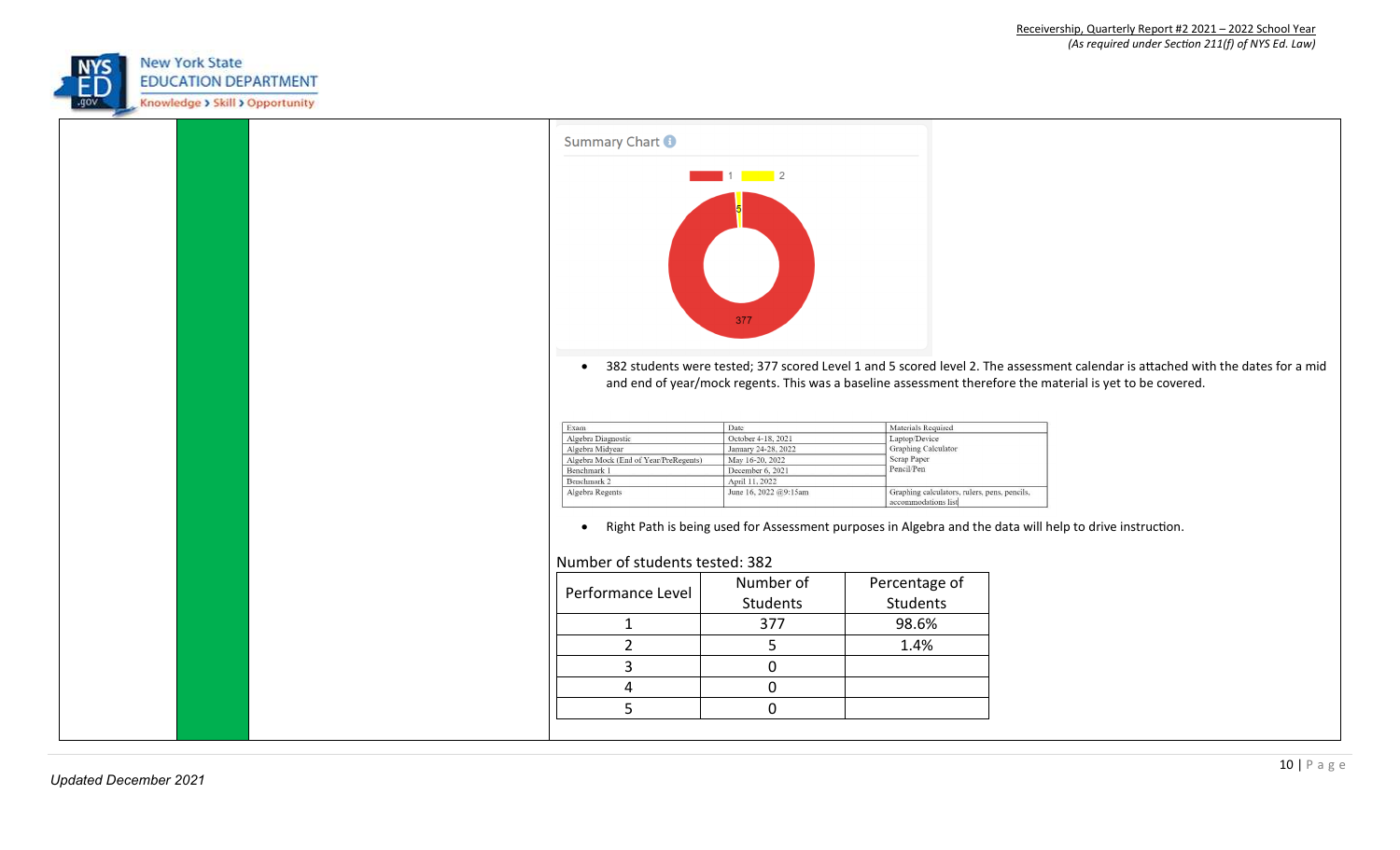

|  | Performance on Benchmark 1, Winter, December 6, 2021                                                                                                                                             |                |                                                                                                                             |
|--|--------------------------------------------------------------------------------------------------------------------------------------------------------------------------------------------------|----------------|-----------------------------------------------------------------------------------------------------------------------------|
|  | 95<br>$4$ $3$ $2$ $1$ $N$ ull                                                                                                                                                                    | 29<br>$102\,$  |                                                                                                                             |
|  | Percentages                                                                                                                                                                                      | Levels         | Total                                                                                                                       |
|  | $90 - 100$                                                                                                                                                                                       | $\overline{4}$ | 13                                                                                                                          |
|  | $81 - 89$                                                                                                                                                                                        | $\overline{3}$ | $\overline{29}$                                                                                                             |
|  | $53 - 80$                                                                                                                                                                                        | $\sqrt{2}$     | 102                                                                                                                         |
|  | $0 - 52$                                                                                                                                                                                         |                | 95                                                                                                                          |
|  |                                                                                                                                                                                                  | Null           | 6                                                                                                                           |
|  | <b>Data Trends for this Quarter</b><br>failing with scores between 55 - 64 (15%), 97 students failed with scores between $0 - 54$ (40%) and 2% of the<br>students did not finish the assessment. |                | A total of 106 students passed the 1 <sup>st</sup> Benchmark with scores between of $65 - 100$ (43%), 36 students were near |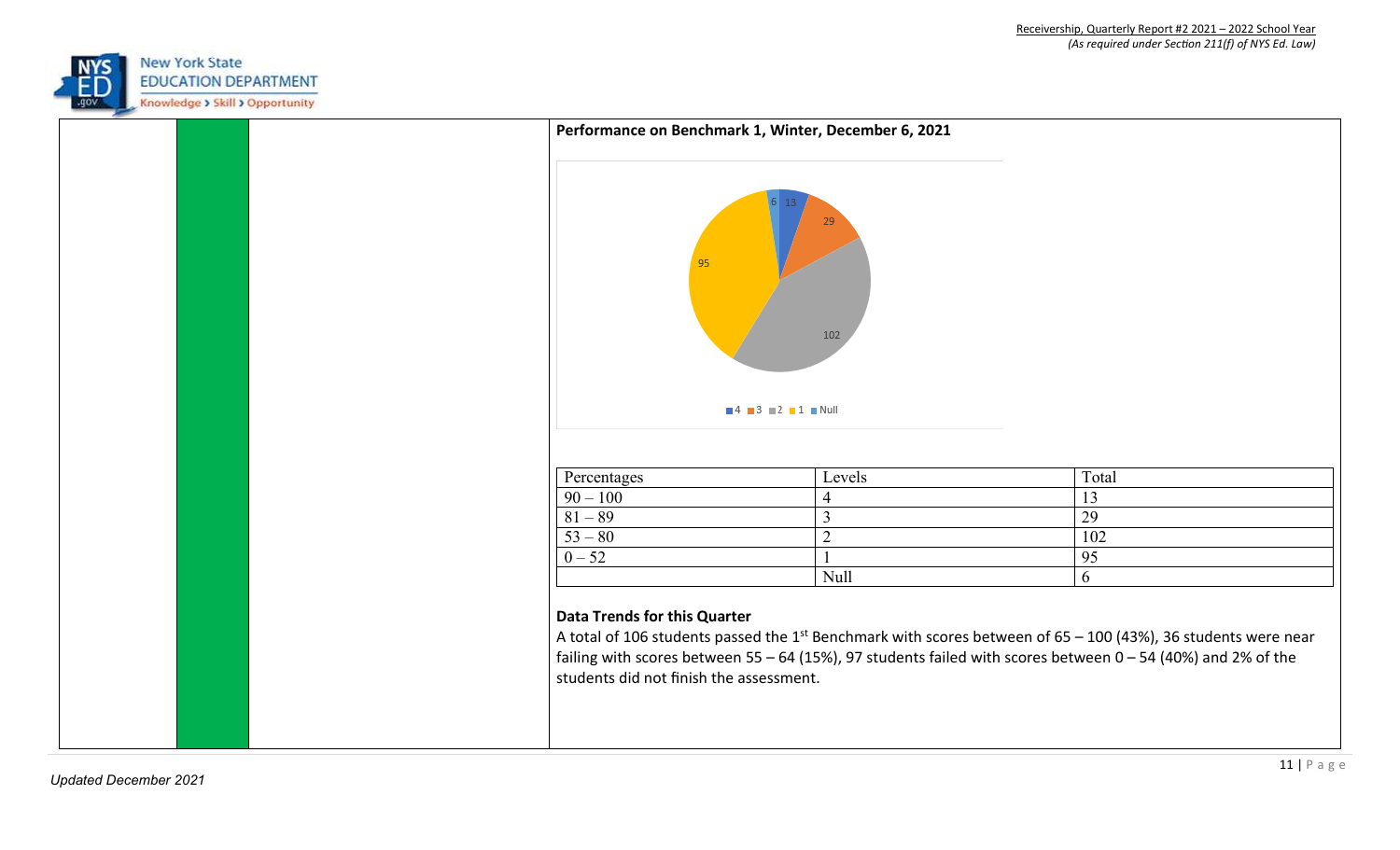

|                                 |                                                                                                                                        | <b>Data Trends for this Quarter</b><br>below a 50.<br><b>Future Action Steps:</b>                         |                                                       |             |           |      |             |           | The standards assessed include A.REI.3, N.RN.3, and prerequisite standards 8EE7, 8NS1, 8NS2. 17% of<br>students performed at mastery of 81 or higher. 42% scored between a 53 and an 80% and 39% scored                  |  |
|---------------------------------|----------------------------------------------------------------------------------------------------------------------------------------|-----------------------------------------------------------------------------------------------------------|-------------------------------------------------------|-------------|-----------|------|-------------|-----------|--------------------------------------------------------------------------------------------------------------------------------------------------------------------------------------------------------------------------|--|
|                                 |                                                                                                                                        | and using best practices to address student skill and content knowledge deficiencies.                     |                                                       |             |           |      |             |           | • Math instructional coach will continue to use PLC time to assist math teachers with developing strategies<br>• Teachers continue to review equations as part of their daily instruction while teaching current topics. |  |
|                                 |                                                                                                                                        | Description of Adjustments Made to Continuation Plan (If Any)<br>No adjustments were needed at this time. |                                                       |             |           |      |             |           |                                                                                                                                                                                                                          |  |
| #100 3 -8 ELA All               | <b>Lead Strategies Used (Bolded and</b>                                                                                                |                                                                                                           | <b>Evidence Used to Determine Progress and Impact</b> |             |           |      |             |           |                                                                                                                                                                                                                          |  |
| <b>Students Core</b><br>Subject | underlined means used)                                                                                                                 |                                                                                                           | Quarter to Quarter Comparison ELA by Grade Level      |             |           |      |             |           |                                                                                                                                                                                                                          |  |
| Performance                     | 1. Implement the IB MYP Units of                                                                                                       |                                                                                                           |                                                       | Grade 7-ELA |           |      | Grade 8-ELA |           |                                                                                                                                                                                                                          |  |
| Index                           | <b>Inquiry Framework</b>                                                                                                               |                                                                                                           | Fall                                                  | Winter      | Change    | Fall | Winter      | Change    |                                                                                                                                                                                                                          |  |
|                                 | <b>Implementing a Data Driven</b><br>2.<br><b>Instructional Model</b>                                                                  | Mid or Above Grade<br>Level                                                                               | 3%                                                    | 4%          | $+1$      | 7%   | 8%          | $+1$      |                                                                                                                                                                                                                          |  |
|                                 | 3. Implementation of Aligned                                                                                                           | Early on Grade Level                                                                                      | 7%                                                    | 7%          | <b>NC</b> | 9%   | 10%         | $+1$      |                                                                                                                                                                                                                          |  |
|                                 | Professional Development<br>4. Implementation of Community<br>School Model                                                             | <b>One Grade Level</b><br><b>Below</b>                                                                    | 7%                                                    | 9%          | $+2$      | 13%  | 13%         | <b>NC</b> |                                                                                                                                                                                                                          |  |
|                                 |                                                                                                                                        | <b>Two Grade Levels</b><br><b>Below</b>                                                                   | 4%                                                    | 9%          | $+5$      | 4%   | 5%          | $+1$      |                                                                                                                                                                                                                          |  |
|                                 | <b>Action Steps Followed</b>                                                                                                           | <b>Three of More Grade</b><br><b>Levels Below</b>                                                         | 78%                                                   | 69%         | $-9$      | 67%  | 64%         | $-3$      |                                                                                                                                                                                                                          |  |
|                                 | Walkthrough and classroom visitations to<br>support implementation of IB units of<br>inquiry.<br>Instructional Coaches continue to use |                                                                                                           |                                                       |             |           |      |             |           |                                                                                                                                                                                                                          |  |
|                                 | free periods to hold content and grade                                                                                                 |                                                                                                           |                                                       |             |           |      |             |           |                                                                                                                                                                                                                          |  |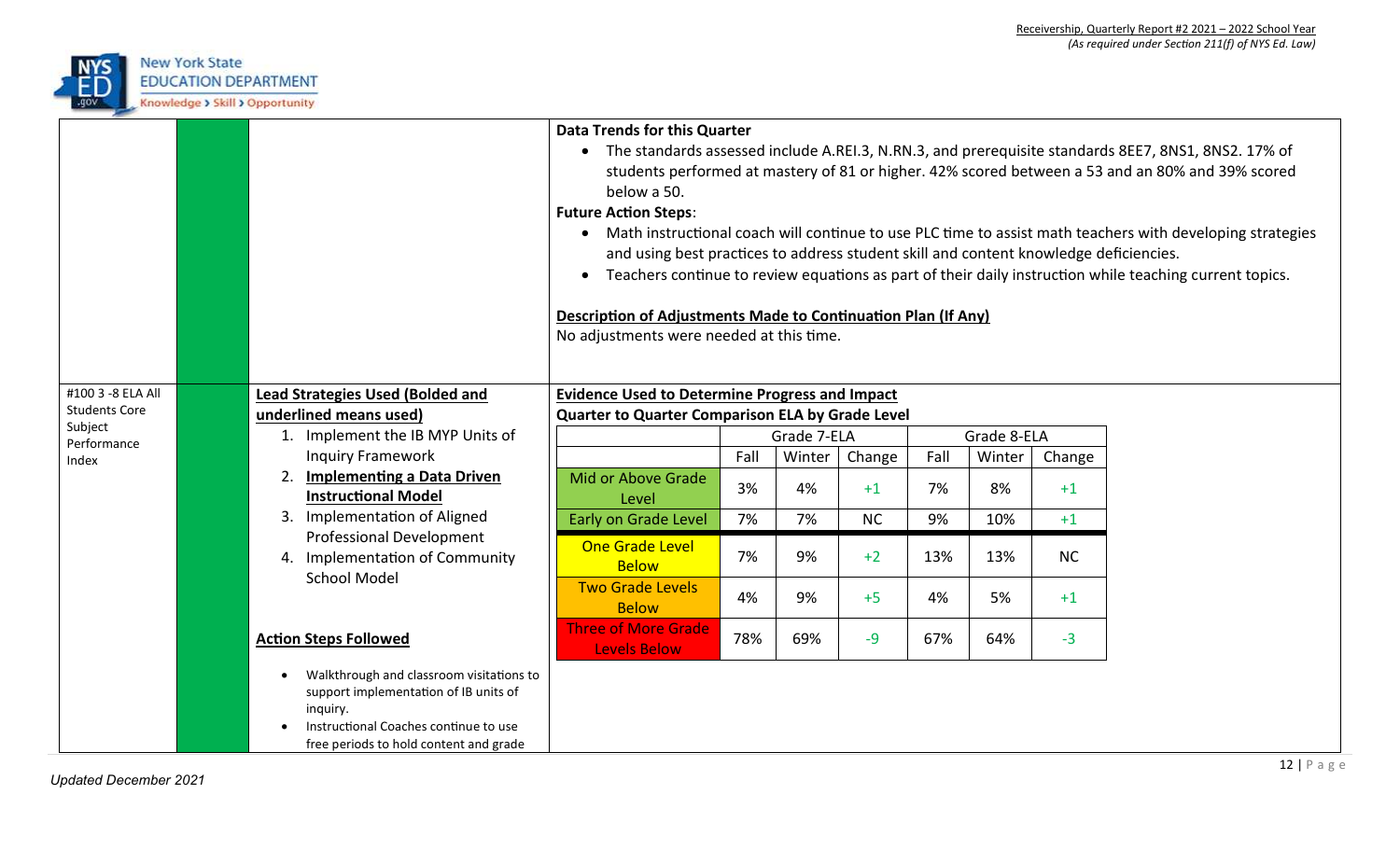

|  |  | LDOCATION DEFAILIVIEN           |  |  |  |
|--|--|---------------------------------|--|--|--|
|  |  | Knowledge & Chill & Opportunity |  |  |  |

| specific meetings that address the use of<br>best practices within the classroom and<br>the use of daily focus time on<br>constructed response writing.<br>Actively Learn, is a newly implemented<br>online digital media resource that<br>replaced the need for physical class sets<br>novels. As mentioned previously,<br>NewsELA, and Pearson Ed. Teachers use<br>this tool for students to access digital<br>novels used during instruction<br>Implemented vocabulary enhancement-<br>In a collaborative effort to develop<br>vocabulary- word definition and<br>sentences are announced daily during<br>the morning announcements<br>The following non-negotiable non-fiction<br>reading strategies will be implemented<br>across all content areas. | Data Trends for this Quarter<br>The percentage of students in both grades 7 and 8 who were performing in three or more grade levels below decreased. The<br>change was a decrease of 9 percentage points in grade 7 and 3 on grade 8. The decrease in this category led to increases in the<br>one and two grade levels below categories.<br>There were increases in the percentage of students who scored early or mid/above grade level (an increase of 1 percentage<br>point in for each)<br><b>Future Action Steps:</b><br>Instructional Coaches will continue to use free periods to hold content and grade specific meetings that address the use of best<br>practices and the use of daily focus time on constructed response writing. All students will be exposed to constructed response<br>questions weekly.<br>Students will be assessed on constructed response questions for measurement purposes and to inform instruction.<br>$\bullet$<br>Continue to use Actively Learn digital media resource progress monitor usage and impact on vocabulary.<br>$\bullet$<br>Description of Adjustments Made to Continuation Plan (If Any)<br>No adjustments were needed at this time. |
|-----------------------------------------------------------------------------------------------------------------------------------------------------------------------------------------------------------------------------------------------------------------------------------------------------------------------------------------------------------------------------------------------------------------------------------------------------------------------------------------------------------------------------------------------------------------------------------------------------------------------------------------------------------------------------------------------------------------------------------------------------------|---------------------------------------------------------------------------------------------------------------------------------------------------------------------------------------------------------------------------------------------------------------------------------------------------------------------------------------------------------------------------------------------------------------------------------------------------------------------------------------------------------------------------------------------------------------------------------------------------------------------------------------------------------------------------------------------------------------------------------------------------------------------------------------------------------------------------------------------------------------------------------------------------------------------------------------------------------------------------------------------------------------------------------------------------------------------------------------------------------------------------------------------------------------------------------------------|
| Pre-Reading<br>$\circ$<br><b>Build background</b><br>knowledge before<br>beginning to read.<br>Know the purpose for<br>reading (chronological<br>information, compare &<br>contrast, etc.)<br>Identifying main idea- Ask<br>what the text is about<br>Preview (the pictures, title,<br>heading, boldface quotes,<br>repeated words, graphs,<br>etc.)<br>Make prediction (who,<br>what, where, when, why<br>and how)                                                                                                                                                                                                                                                                                                                                       |                                                                                                                                                                                                                                                                                                                                                                                                                                                                                                                                                                                                                                                                                                                                                                                                                                                                                                                                                                                                                                                                                                                                                                                             |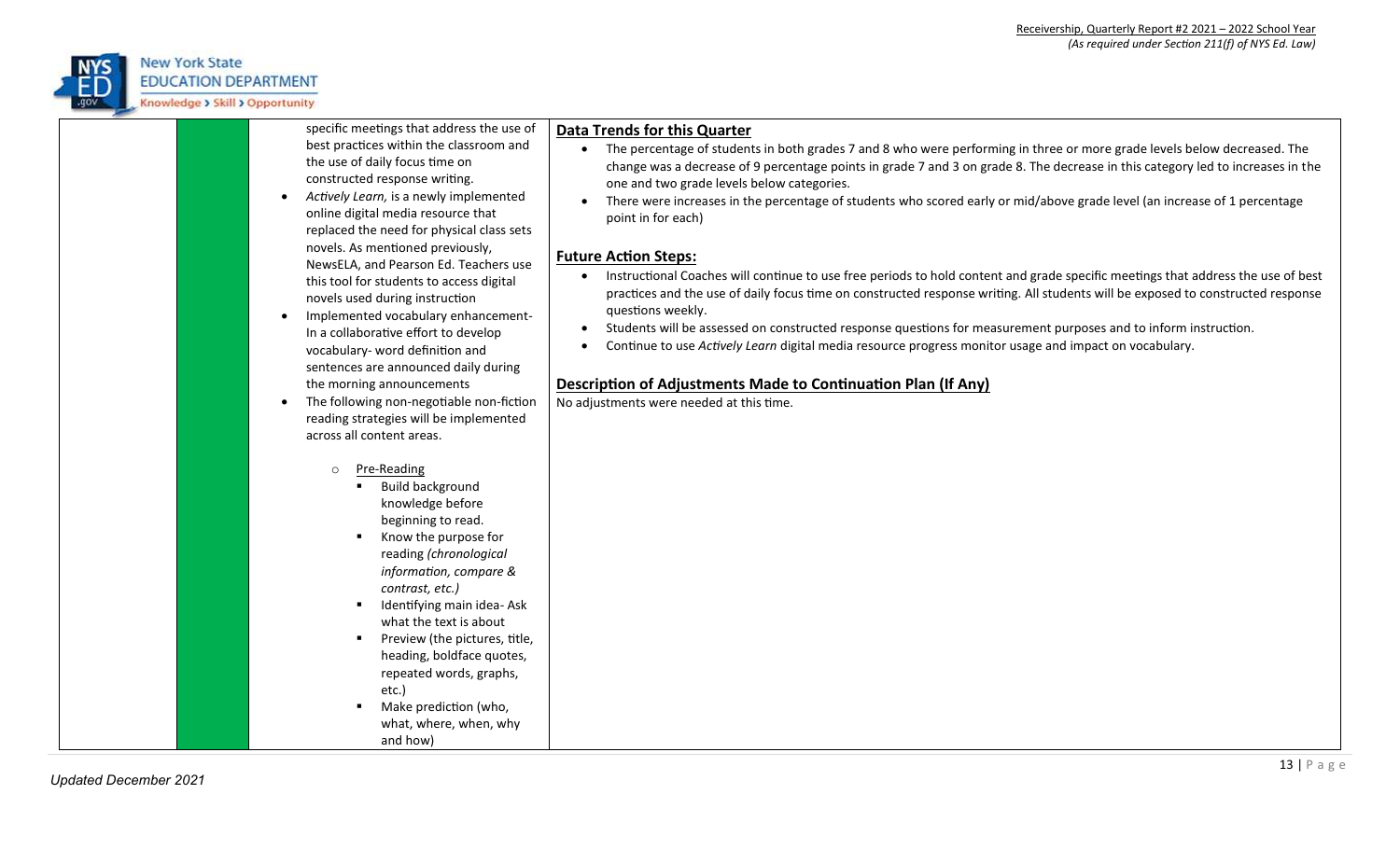

|                      | Break text into manageable                                                                                                                                                                                                                                                                                                                                                                                                                                                                                                             |                                                                    |      |              |        |  |
|----------------------|----------------------------------------------------------------------------------------------------------------------------------------------------------------------------------------------------------------------------------------------------------------------------------------------------------------------------------------------------------------------------------------------------------------------------------------------------------------------------------------------------------------------------------------|--------------------------------------------------------------------|------|--------------|--------|--|
|                      | chunks.                                                                                                                                                                                                                                                                                                                                                                                                                                                                                                                                |                                                                    |      |              |        |  |
|                      | <b>During Reading</b><br>$\circ$<br>Give complete attention to<br>٠<br>the reading task.<br>Keep the purpose in mind.<br>Self-monitor<br>comprehension.<br>Annotate text<br>٠<br>Re-read for understanding.<br>Connect with text-compare<br>learning with what he/she<br>already knows. Has opinion<br>about reading. (Text to Self)<br>Ask what author is trying to<br>٠<br>say. (Identifying Author's<br>Purpose)<br>Using inference skills to<br>$\blacksquare$<br>make predictions<br>Generate questions and<br>٠<br>seek answers. |                                                                    |      |              |        |  |
| #110 3 -8 Math       | <b>Lead Strategies Used (Bolded and</b>                                                                                                                                                                                                                                                                                                                                                                                                                                                                                                | <b>Evidence Used to Determine Progress and Impact Grade 7</b>      |      |              |        |  |
| All Students Core    | underlined means used)                                                                                                                                                                                                                                                                                                                                                                                                                                                                                                                 | Student performance is examined using the iReady for grade 7 math. |      |              |        |  |
| Subject              | 1. Implement the IB MYP Units of                                                                                                                                                                                                                                                                                                                                                                                                                                                                                                       |                                                                    |      |              |        |  |
| Performance<br>Index | <b>Inquiry Framework</b>                                                                                                                                                                                                                                                                                                                                                                                                                                                                                                               | Quarter to Quarter Comparison Math by for Grade 7                  |      |              |        |  |
|                      | <b>Implementing a Data Driven</b><br>2.                                                                                                                                                                                                                                                                                                                                                                                                                                                                                                |                                                                    |      | Grade 7-Math |        |  |
|                      | <b>Instructional Model</b>                                                                                                                                                                                                                                                                                                                                                                                                                                                                                                             |                                                                    | Fall | Winter       | Change |  |
|                      | 3. Implementation of Aligned                                                                                                                                                                                                                                                                                                                                                                                                                                                                                                           | Mid or Above Grade                                                 |      |              |        |  |
|                      | <b>Professional Development</b>                                                                                                                                                                                                                                                                                                                                                                                                                                                                                                        | Level                                                              | 0%   | 2%           | $+2$   |  |
|                      | 4. Implementation of Community                                                                                                                                                                                                                                                                                                                                                                                                                                                                                                         | Early on Grade Level                                               | 5%   | 8%           | $+3$   |  |
|                      | <b>School Model</b><br><b>Action Steps Followed</b>                                                                                                                                                                                                                                                                                                                                                                                                                                                                                    | One Grade Level<br><b>Below</b>                                    | 19%  | 22%          | $+3$   |  |
|                      |                                                                                                                                                                                                                                                                                                                                                                                                                                                                                                                                        |                                                                    |      |              |        |  |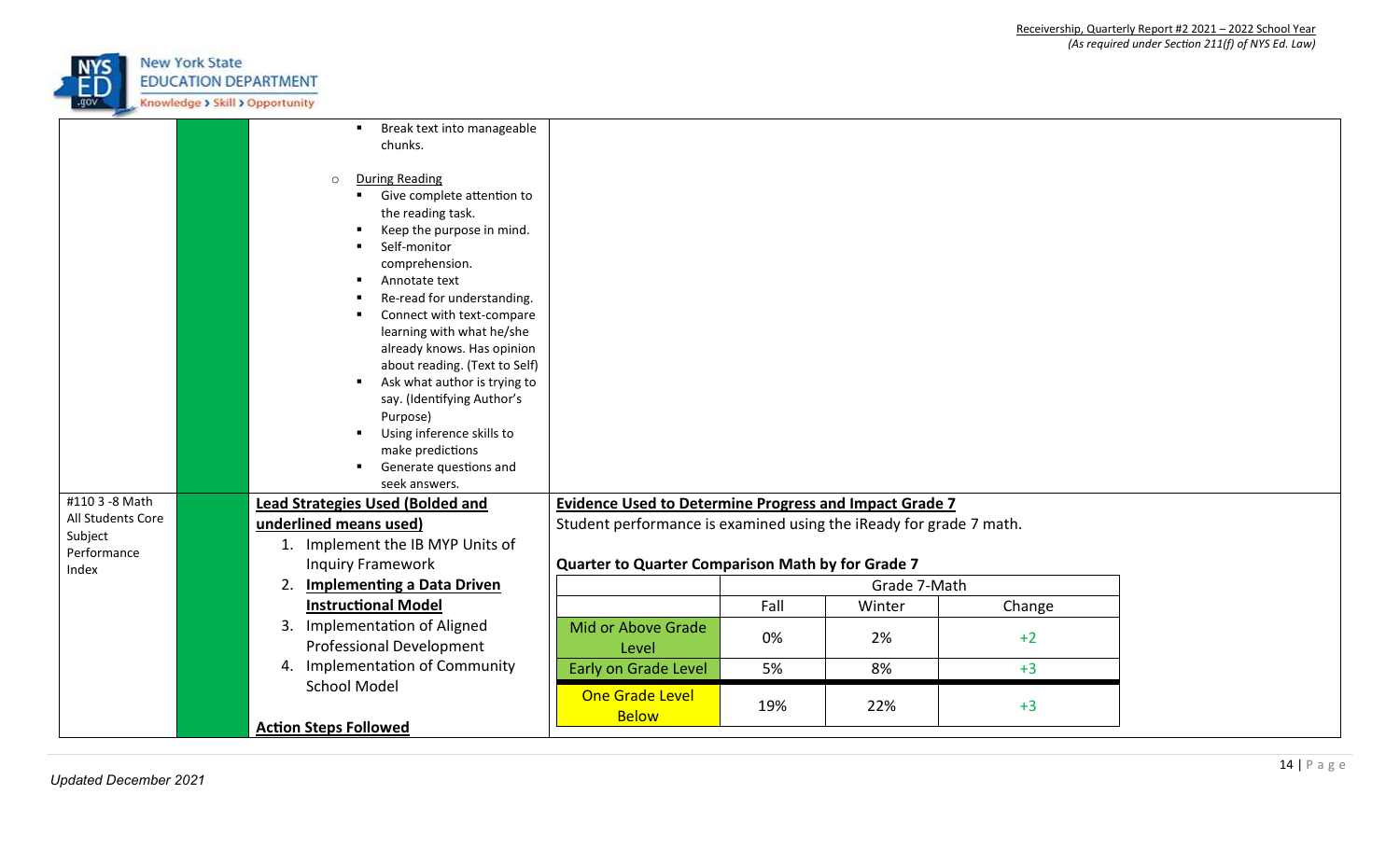

# **EDUCATION DEPARTMENT**

Knowledge > Skill > Opportunity

| Instructional Coaches will continue to use<br>free periods to hold content and grade<br>specific meetings that address the use of<br>best practices within the classroom and                                                                                                                                                                                                                                                                                                                                                                                       | <b>Two Grade Levels</b><br><b>Below</b><br><b>Three or More Grade</b><br><b>Levels Below</b>                                                                               | 14%<br>62%                      | 16%<br>53%                     | $+5$<br>$-9$                                                                                                                                                                                                                                                                                                                                                                                                                                                                             |                                                                                                                                                                                                                       |
|--------------------------------------------------------------------------------------------------------------------------------------------------------------------------------------------------------------------------------------------------------------------------------------------------------------------------------------------------------------------------------------------------------------------------------------------------------------------------------------------------------------------------------------------------------------------|----------------------------------------------------------------------------------------------------------------------------------------------------------------------------|---------------------------------|--------------------------------|------------------------------------------------------------------------------------------------------------------------------------------------------------------------------------------------------------------------------------------------------------------------------------------------------------------------------------------------------------------------------------------------------------------------------------------------------------------------------------------|-----------------------------------------------------------------------------------------------------------------------------------------------------------------------------------------------------------------------|
| the use of daily focus time on<br>constructed response writing.<br>Math coach continues to assist the Math<br>team with developing strategies to<br>address deficiencies as well as working<br>with the data coach to assist teachers<br>with locating and interpreting student<br>data.<br>The Math Coach continues to support<br>professional learning to build capacity<br>and enhance pedagogy amongst<br>teachers.<br>Delta Math digital online version and<br>Go-Math consumable workbooks are<br>being used for differentiated instruction,<br>AIS and RTI. | <b>Data Trends for this Quarter</b><br><b>Future Action Steps:</b><br>topics.<br>Grade 8<br>Performance on Baseline Algebra 1 Assessment<br>Number of students tested: 382 | percentage points respectively. |                                | • The percentage of students who scored at early and mid/above grade level increased by 3 and 2<br>The percentage of students who scored three or more grade levels below decreased by 9 percentage<br>and using best practices to address student skill and content knowledge deficiencies.<br>Teachers continue to review skills and content as part of their daily instruction while teaching current<br>Student performance in grade 8 is examined using the Algebra 1 Regents Exam. | points. The decrease in this category led to increases in the one and two grade levels below categories.<br>Math instructional coach will continue to use PLC time to assist math teachers with developing strategies |
|                                                                                                                                                                                                                                                                                                                                                                                                                                                                                                                                                                    | Performance Level                                                                                                                                                          | 1 <sup>st</sup> Administration  | 2 <sup>nd</sup> Administration |                                                                                                                                                                                                                                                                                                                                                                                                                                                                                          |                                                                                                                                                                                                                       |
|                                                                                                                                                                                                                                                                                                                                                                                                                                                                                                                                                                    | $\mathbf{1}$                                                                                                                                                               | 98.6%                           | <b>TBA</b>                     |                                                                                                                                                                                                                                                                                                                                                                                                                                                                                          |                                                                                                                                                                                                                       |
|                                                                                                                                                                                                                                                                                                                                                                                                                                                                                                                                                                    | $\overline{2}$                                                                                                                                                             | 1.4%                            |                                |                                                                                                                                                                                                                                                                                                                                                                                                                                                                                          |                                                                                                                                                                                                                       |
|                                                                                                                                                                                                                                                                                                                                                                                                                                                                                                                                                                    | 3                                                                                                                                                                          | 0                               |                                |                                                                                                                                                                                                                                                                                                                                                                                                                                                                                          |                                                                                                                                                                                                                       |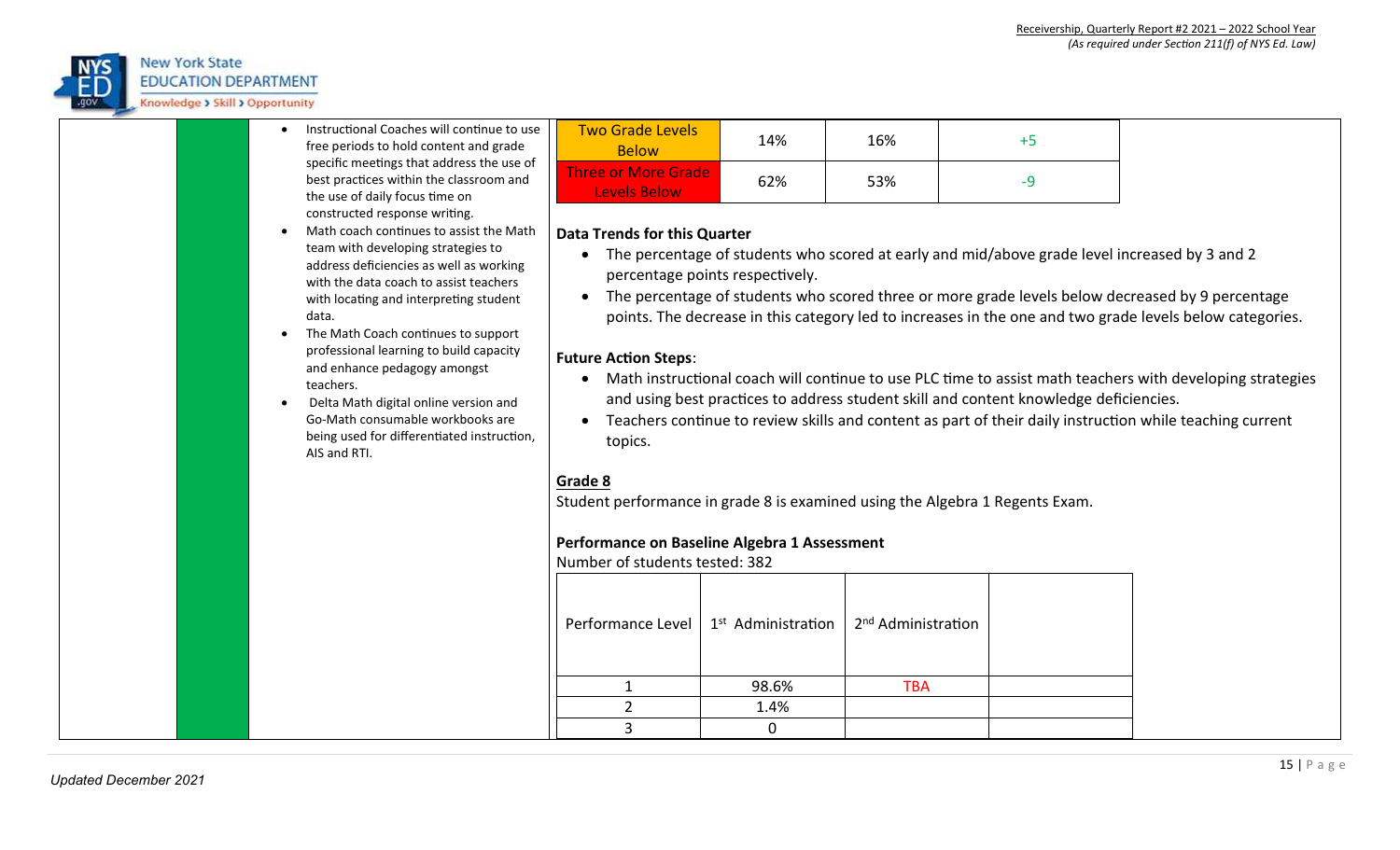

|                                    |                                                                                                                                                                   | 4                                                                                                      |                                                                                                                                                 | $\mathbf 0$     |                 |                 |                 |                 |                                                                                                                                                                                                                                                                                                                                    |                 |  |
|------------------------------------|-------------------------------------------------------------------------------------------------------------------------------------------------------------------|--------------------------------------------------------------------------------------------------------|-------------------------------------------------------------------------------------------------------------------------------------------------|-----------------|-----------------|-----------------|-----------------|-----------------|------------------------------------------------------------------------------------------------------------------------------------------------------------------------------------------------------------------------------------------------------------------------------------------------------------------------------------|-----------------|--|
|                                    |                                                                                                                                                                   | 5                                                                                                      |                                                                                                                                                 | $\mathbf 0$     |                 |                 |                 |                 |                                                                                                                                                                                                                                                                                                                                    |                 |  |
|                                    |                                                                                                                                                                   | $\bullet$<br>$\bullet$                                                                                 |                                                                                                                                                 |                 |                 |                 |                 |                 | Future Action Steps: Math instructional coach will continue to use PLC time to assist math teachers with<br>developing strategies and using best practices to address student skill and content knowledge deficiencies.<br>Teachers continue to review equations as part of their daily instruction while teaching current topics. |                 |  |
| #150 Grades 4<br>and 8 Science All | <b>Lead Strategies Used (Bolded and</b>                                                                                                                           | <b>Evidence Used to Determine Progress and Impact</b>                                                  |                                                                                                                                                 |                 |                 |                 |                 |                 |                                                                                                                                                                                                                                                                                                                                    |                 |  |
| <b>Students</b>                    | underlined means used)                                                                                                                                            | Student performance is examined using baseline Grade 8 Living Environment Assessment created in Castle |                                                                                                                                                 |                 |                 |                 |                 |                 |                                                                                                                                                                                                                                                                                                                                    |                 |  |
|                                    | Implement the IB MYP Units of                                                                                                                                     |                                                                                                        | Learning which is an online program where teachers can search for content related questions to create their own<br>assignments and assessments. |                 |                 |                 |                 |                 |                                                                                                                                                                                                                                                                                                                                    |                 |  |
|                                    | <b>Inquiry Framework</b><br>2.<br><b>Implementing a Data Driven</b>                                                                                               |                                                                                                        |                                                                                                                                                 |                 |                 |                 |                 |                 |                                                                                                                                                                                                                                                                                                                                    |                 |  |
|                                    | <b>Instructional Model</b>                                                                                                                                        | 8 <sup>th</sup> Grade Living Environment                                                               |                                                                                                                                                 |                 |                 |                 |                 |                 |                                                                                                                                                                                                                                                                                                                                    |                 |  |
|                                    | 3.<br>Implementation of Aligned                                                                                                                                   |                                                                                                        |                                                                                                                                                 |                 |                 |                 |                 |                 |                                                                                                                                                                                                                                                                                                                                    |                 |  |
|                                    | <b>Professional Development</b>                                                                                                                                   |                                                                                                        | <b>Standard</b>                                                                                                                                 | <b>Standard</b> | <b>Standard</b> | <b>Standard</b> | <b>Standard</b> | <b>Standard</b> | <b>Standard</b>                                                                                                                                                                                                                                                                                                                    | <b>Standard</b> |  |
|                                    | 4. Implementation of Community                                                                                                                                    |                                                                                                        | 1.3.1                                                                                                                                           | 4.1.2           | 4.1.3           | 4.5.1           | 4.6.1           | App A           | (HS.LS1.A)                                                                                                                                                                                                                                                                                                                         | (HS.LS1.C)      |  |
|                                    | School Model                                                                                                                                                      | Fall                                                                                                   |                                                                                                                                                 |                 |                 |                 |                 |                 |                                                                                                                                                                                                                                                                                                                                    |                 |  |
|                                    |                                                                                                                                                                   | <b>Benchmark</b>                                                                                       | 35%                                                                                                                                             | 26%             | 25%             | 42%             | 34%             | 30%             | 30%                                                                                                                                                                                                                                                                                                                                | 36%             |  |
|                                    | <b>Action Steps Followed</b>                                                                                                                                      | % Student<br><b>Mastery</b>                                                                            |                                                                                                                                                 |                 |                 |                 |                 |                 |                                                                                                                                                                                                                                                                                                                                    |                 |  |
|                                    | Grade-level teams are aligning IB Units of<br>inquiry to NYS Learning, Regents, and<br>Next Generation Learning Standards.<br>Collaborative creation of Scope and | <b>Winter</b><br><b>Benchmark</b><br>% Student<br><b>Mastery</b>                                       | 68%                                                                                                                                             | 59%             | 64%             | 55%             | 73%             | 57%             | 60%                                                                                                                                                                                                                                                                                                                                | 48%             |  |
|                                    | Sequence including recommended<br>pacing.<br>Walkthroughs and visitations continue to<br>ensure consistency and continuity in                                     | <b>Percent</b><br>Change                                                                               | 94%                                                                                                                                             | 127%            | 156%            | 31%             | 115%            | 90%             | 100%                                                                                                                                                                                                                                                                                                                               | 33%             |  |
|                                    | instruction and social emotional learning.                                                                                                                        | <b>Data Trends for this Quarter</b>                                                                    |                                                                                                                                                 |                 |                 |                 |                 |                 |                                                                                                                                                                                                                                                                                                                                    |                 |  |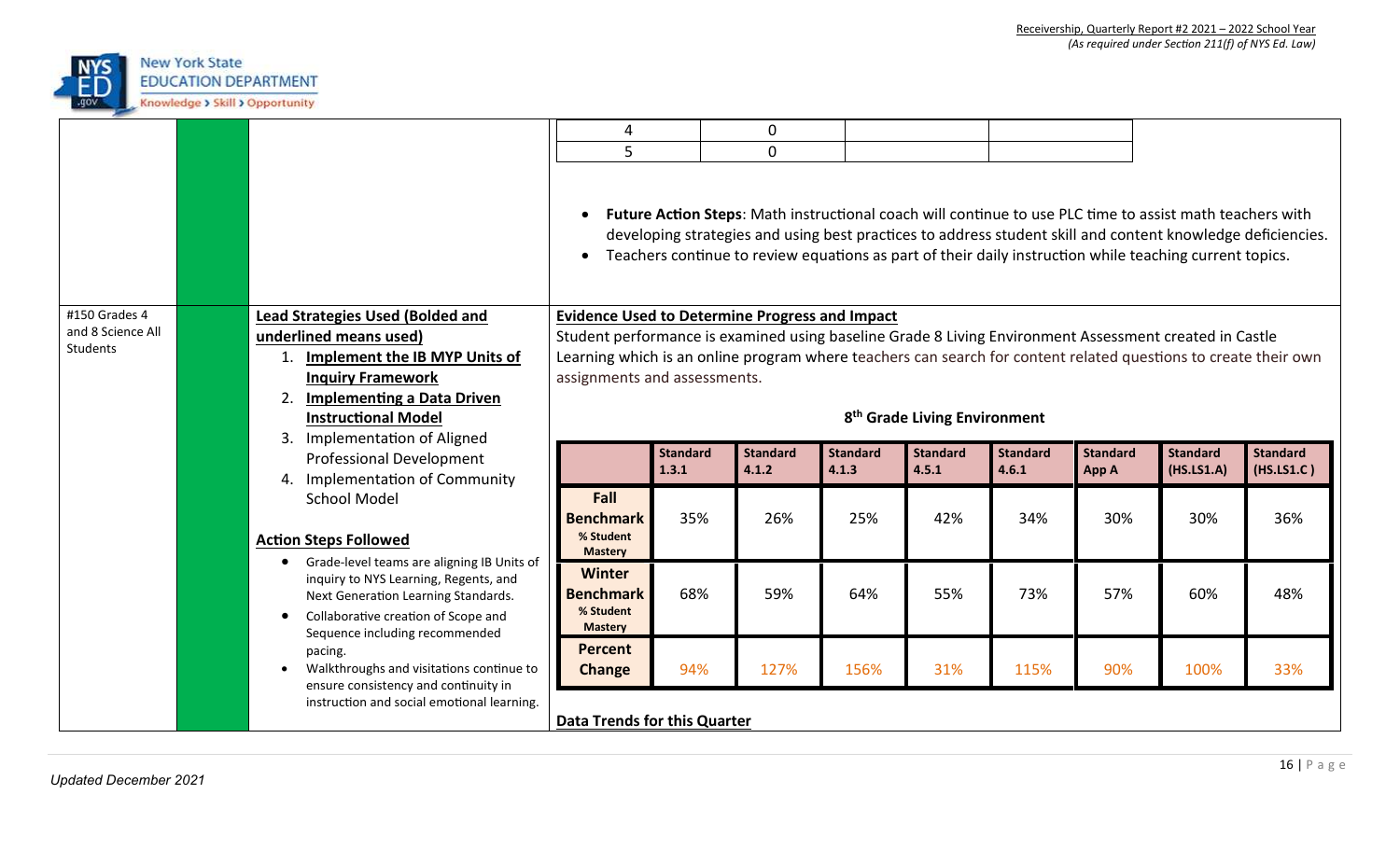

|                               | Implementation of nonfiction reading<br>strategies with a focus on content<br>specific vocabulary.<br>Introduction of Webb's DOK (Depth of<br>Knowledge) to ensure rigorous core<br>instruction. | Environment.<br>$\bullet$<br><b>Future Action Steps</b><br>Description of Adjustments Made to Continuation Plan (If Any)<br>No adjustments were needed at this time. |                     |                       | of strategies to increase student mastery percentage.<br>progress towards completion of total state lab minutes. | There was over a 30% increase in student mastery of standards that were assessed for Grade 8 Living<br>The data shows that standards 4.5.1 and HS.LS.C showed the least amount of growth and will be the focus<br>Science anchor charts will be developed and posted in each classroom<br>Ensuring instructional time is scheduled for support and completion of quarterly projects.<br>Posting of interactive student lab charts in each classroom indicating student current lab minutes and |
|-------------------------------|--------------------------------------------------------------------------------------------------------------------------------------------------------------------------------------------------|----------------------------------------------------------------------------------------------------------------------------------------------------------------------|---------------------|-----------------------|------------------------------------------------------------------------------------------------------------------|------------------------------------------------------------------------------------------------------------------------------------------------------------------------------------------------------------------------------------------------------------------------------------------------------------------------------------------------------------------------------------------------------------------------------------------------------------------------------------------------|
| #160 Chronic                  | <b>Lead Strategies Used (Bolded and</b>                                                                                                                                                          | <b>Evidence Used to Determine Progress and Impact</b>                                                                                                                |                     |                       |                                                                                                                  |                                                                                                                                                                                                                                                                                                                                                                                                                                                                                                |
| Absenteeism - All<br>students | underlined means used)                                                                                                                                                                           |                                                                                                                                                                      |                     |                       |                                                                                                                  |                                                                                                                                                                                                                                                                                                                                                                                                                                                                                                |
|                               | 1. Implement the IB MYP Units of                                                                                                                                                                 | ABGS Student Attendance 2021-2022: Grade 7                                                                                                                           |                     |                       |                                                                                                                  |                                                                                                                                                                                                                                                                                                                                                                                                                                                                                                |
|                               | <b>Inquiry Framework</b>                                                                                                                                                                         |                                                                                                                                                                      |                     |                       |                                                                                                                  |                                                                                                                                                                                                                                                                                                                                                                                                                                                                                                |
|                               | <b>Implementing a Data Driven</b><br>2.                                                                                                                                                          |                                                                                                                                                                      | Daily<br>Percent of | Number of<br>Students | Percent of<br>Students                                                                                           |                                                                                                                                                                                                                                                                                                                                                                                                                                                                                                |
|                               | <b>Instructional Model</b>                                                                                                                                                                       | Enrollment                                                                                                                                                           | <b>Students</b>     | Chronically           | Chronically                                                                                                      |                                                                                                                                                                                                                                                                                                                                                                                                                                                                                                |
|                               | 3.<br><b>Implementation of Aligned</b>                                                                                                                                                           |                                                                                                                                                                      | Absent              | Absent                | Absent                                                                                                           |                                                                                                                                                                                                                                                                                                                                                                                                                                                                                                |
|                               | <b>Professional Development</b>                                                                                                                                                                  |                                                                                                                                                                      |                     |                       |                                                                                                                  |                                                                                                                                                                                                                                                                                                                                                                                                                                                                                                |
|                               | Implementation of Community<br>4.<br><b>School Model</b>                                                                                                                                         | 503                                                                                                                                                                  | 12%                 | 184                   | 36%                                                                                                              |                                                                                                                                                                                                                                                                                                                                                                                                                                                                                                |
|                               |                                                                                                                                                                                                  |                                                                                                                                                                      |                     |                       |                                                                                                                  |                                                                                                                                                                                                                                                                                                                                                                                                                                                                                                |
|                               | <b>Action Steps Followed</b>                                                                                                                                                                     | ABGS Student Attendance 2021-2022: Grade 8                                                                                                                           |                     |                       |                                                                                                                  |                                                                                                                                                                                                                                                                                                                                                                                                                                                                                                |
|                               | All staff attended Professional                                                                                                                                                                  |                                                                                                                                                                      | Daily               | Number of             | Percent of                                                                                                       |                                                                                                                                                                                                                                                                                                                                                                                                                                                                                                |
|                               | Development on Early Warning Systems<br>to specifically target chronic absenteeism                                                                                                               | Enrollment                                                                                                                                                           | Percent of          | Students              | <b>Students</b>                                                                                                  |                                                                                                                                                                                                                                                                                                                                                                                                                                                                                                |
|                               | Collaborating with lead agency FHI 360                                                                                                                                                           |                                                                                                                                                                      | Students            | Chronically           | Chronically                                                                                                      |                                                                                                                                                                                                                                                                                                                                                                                                                                                                                                |
|                               | (formerly Family Health International)                                                                                                                                                           |                                                                                                                                                                      | Absent              | Absent                | Absent                                                                                                           |                                                                                                                                                                                                                                                                                                                                                                                                                                                                                                |
|                               | and ABGS Administrative team, in                                                                                                                                                                 |                                                                                                                                                                      |                     |                       |                                                                                                                  |                                                                                                                                                                                                                                                                                                                                                                                                                                                                                                |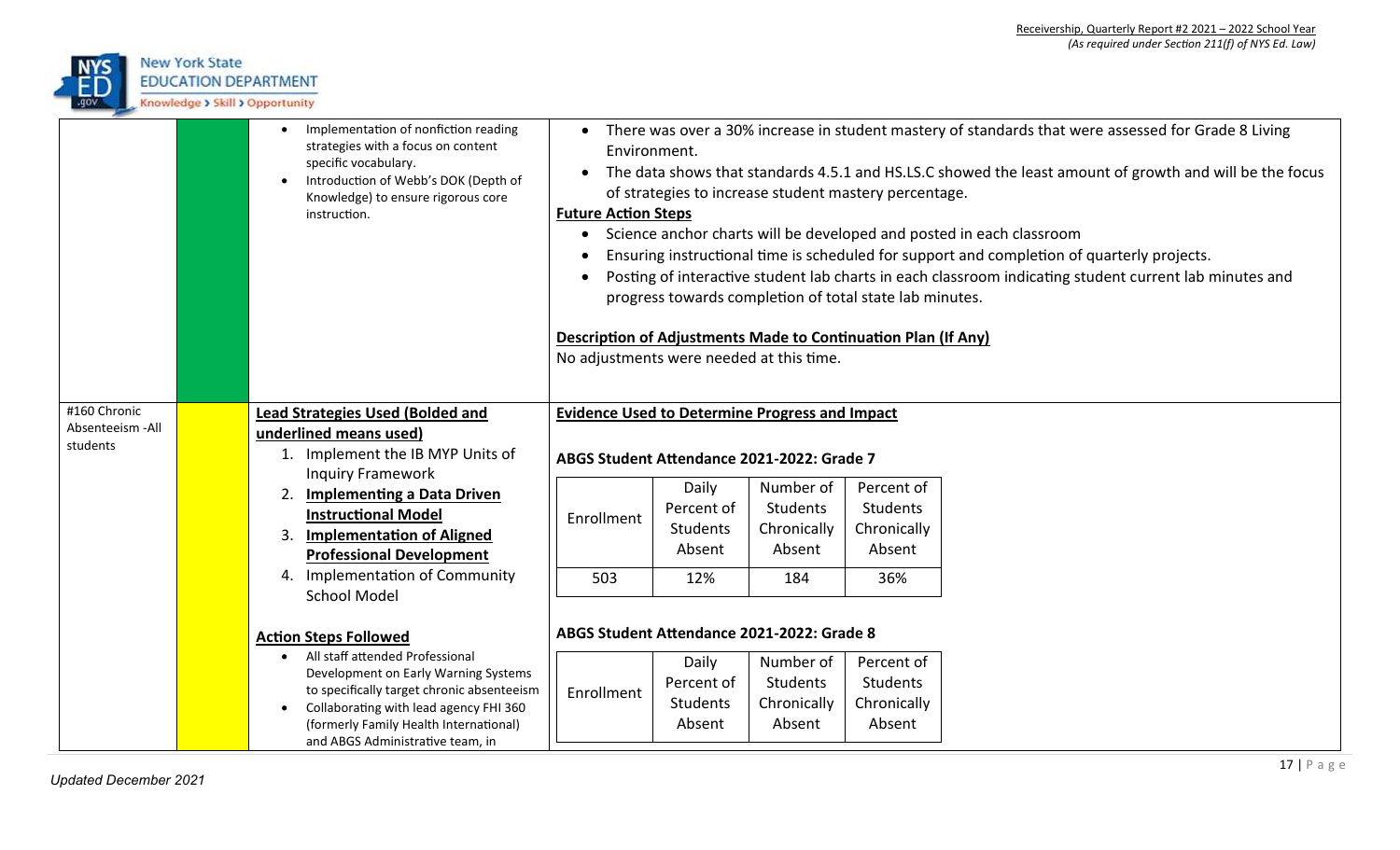

|  | conjunction with Parent University to<br>increase:                                                                                                                                             | 542                                                                                                       | 12% | 238 | 44% |  |
|--|------------------------------------------------------------------------------------------------------------------------------------------------------------------------------------------------|-----------------------------------------------------------------------------------------------------------|-----|-----|-----|--|
|  | Attendance awareness<br>Monitoring daily attendance<br>Implementation of initiatives around<br>identifying students displaying early<br>warning indicators.<br>Establishing mentoring cohorts. | Description of Adjustments Made to Continuation Plan (If Any)<br>No adjustments were needed at this time. |     |     |     |  |
|  |                                                                                                                                                                                                |                                                                                                           |     |     |     |  |

# **Part III –** *Demonstrable Improvement Indicators-Level 2*

| <b>Level 2 Indicators</b>         |                                                                                                                                                               |                                                                                                   |                                                                                                                                            |                        |                |  |  |  |  |
|-----------------------------------|---------------------------------------------------------------------------------------------------------------------------------------------------------------|---------------------------------------------------------------------------------------------------|--------------------------------------------------------------------------------------------------------------------------------------------|------------------------|----------------|--|--|--|--|
|                                   | Please list the school's Level 2 indicators and complete all columns below. This information should provide details about how lead strategies will inform the |                                                                                                   |                                                                                                                                            |                        |                |  |  |  |  |
|                                   | implementation of specific strategies and action steps that will support progress toward the Demonstrable Improvement Indicators.                             |                                                                                                   |                                                                                                                                            |                        |                |  |  |  |  |
|                                   | Quarterly Report #2 Reflection on Activities Completed for this Indicator during                                                                              |                                                                                                   |                                                                                                                                            |                        |                |  |  |  |  |
|                                   | October 16, 2021 - January 14, 2022                                                                                                                           |                                                                                                   |                                                                                                                                            |                        |                |  |  |  |  |
| Indicator                         | <b>Status</b><br>(R/Y/G)                                                                                                                                      | What specific strategies and action steps were<br>implemented to support progress for each of the | Provide the specific data/evidence used to determine progress and<br>impact on instruction, student learning, and achievement.             |                        |                |  |  |  |  |
|                                   |                                                                                                                                                               | Demonstrable Improvement Indicators?                                                              | Describe how the data trends that emerged during this reporting period<br>will inform future action steps.                                 |                        |                |  |  |  |  |
|                                   |                                                                                                                                                               |                                                                                                   | Include a description of any adjustments made to the continuation plan<br>along with the corresponding data used to inform the adjustment. |                        |                |  |  |  |  |
| #2 Plan for and Implement Quality |                                                                                                                                                               | <b>Lead Strategies Used (Bolded and underlined means</b>                                          | <b>Evidence Used to Determine Progress and Impact</b>                                                                                      |                        |                |  |  |  |  |
| <b>Community School Model</b>     |                                                                                                                                                               | <u>used)</u>                                                                                      |                                                                                                                                            |                        |                |  |  |  |  |
|                                   |                                                                                                                                                               | Implement the IB MYP Units of Inquiry                                                             | Number of                                                                                                                                  | Number of              |                |  |  |  |  |
|                                   |                                                                                                                                                               | Framework                                                                                         | Students who                                                                                                                               | <b>Families Served</b> |                |  |  |  |  |
|                                   |                                                                                                                                                               | Implementing a Data Driven Instructional                                                          | Attended the                                                                                                                               | by Market Place        |                |  |  |  |  |
|                                   |                                                                                                                                                               | Model                                                                                             | Calm Space                                                                                                                                 |                        |                |  |  |  |  |
|                                   |                                                                                                                                                               | <b>Implementation of Aligned Professional</b>                                                     | Q <sub>2</sub><br>Q1                                                                                                                       | Q1                     | Q <sub>2</sub> |  |  |  |  |
|                                   |                                                                                                                                                               | <b>Development</b>                                                                                |                                                                                                                                            |                        |                |  |  |  |  |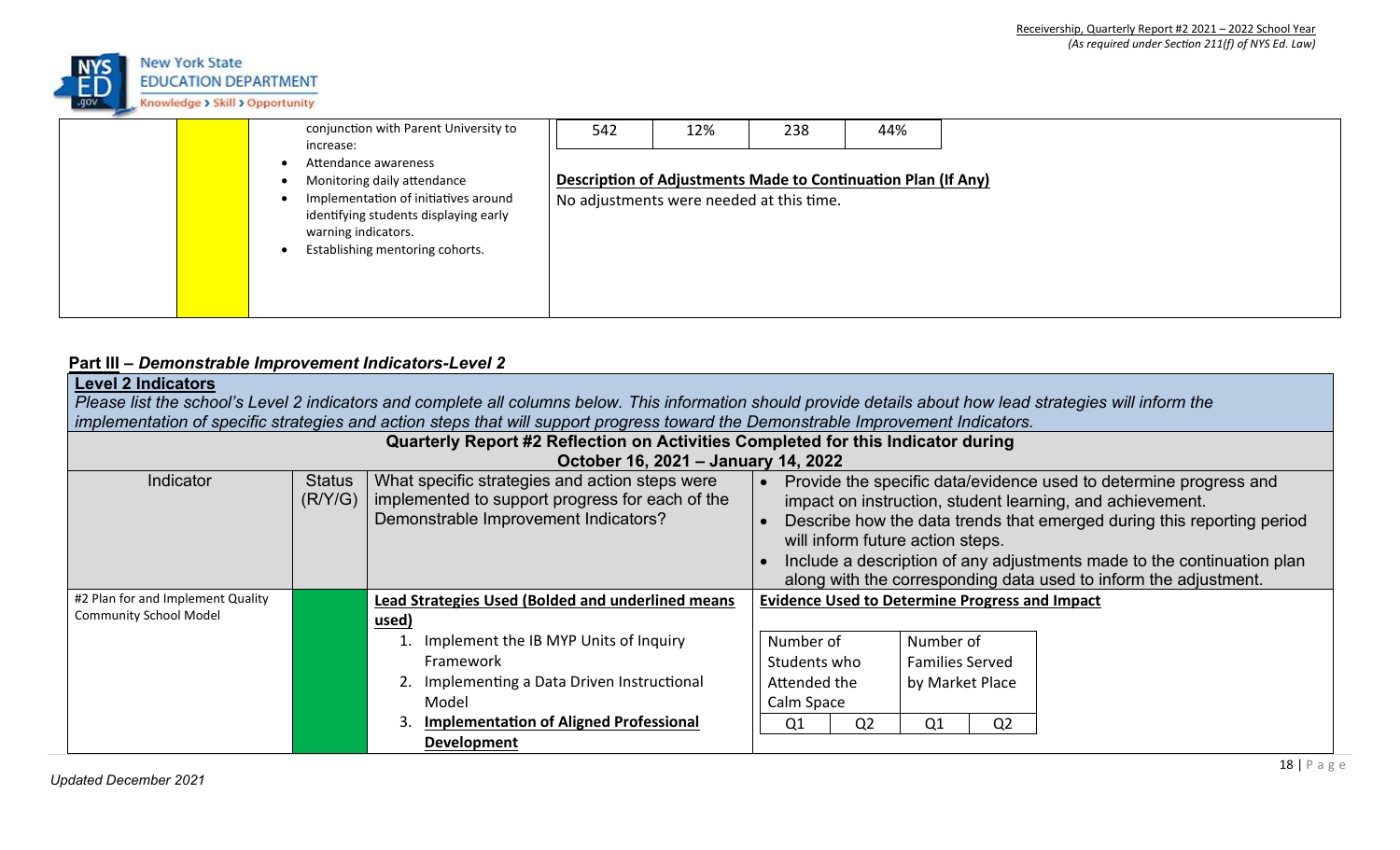

| 4. Implementation of Community School Model |  |  |
|---------------------------------------------|--|--|
|                                             |  |  |

#### **Action Steps Followed**

The strategies and actions that were implemented to support progress for the Community School implementation have been through an ongoing collaboration between Administration, the Community Engagement Team, and their Lead Partner FHI 360. During this period students were not in attendance for general education from July to August. Students resumed full instruction in-person in September. Collaborative effort of Community School implementation has been intentionally geared towards providing support in specific areas:

#### • **Mental Health Supports-**

- o Through our partnership with Adelphi University in facilitating the Derner Hempstead Child Clinic the school community had access to year-round telehealth services and support. Households will receive telehealth services in reference to individual and group counseling inclusive of parent support groups. In addition, Derner Child clinic has increased their capacity in which they will also support parents in the form of support groups.
- **Partnerships**
	- o Through our partnership with varying community-based organizations and state funded programs students will be able to take advantage of remote extra-curricular activities that were geared towards mentorship, character development, career readiness and financial awareness.

• **Food Security-**

o In partnership with the lead agency FHI360, the ABGS middle school was successful in securing a school-based pantry (referenced ABGS

| 1 <sub>0</sub> | 150 | 140 | N/A |
|----------------|-----|-----|-----|
|                |     |     |     |

### **Data Trends for this Quarter**

Currently we do not have enough data to identify trends

#### **Future Action Steps**

- Continue to promote students utilizing the calming space to support SEL .
- Continue community outreach to inform of food pantry.

#### **Description of Adjustments Made to Continuation Plan (If Any)**

No adjustments were needed at this time.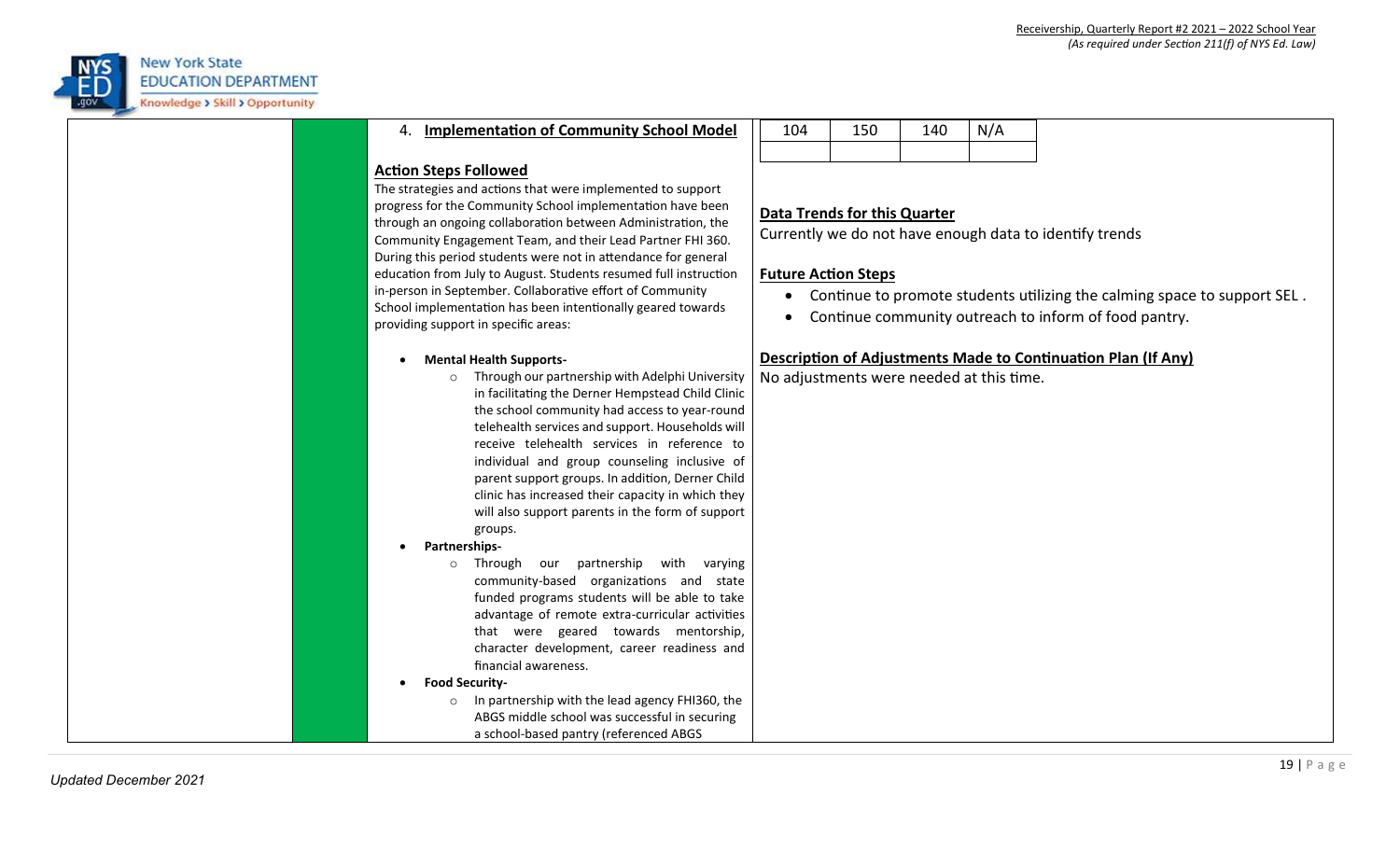

|                                | Marketplace) contract. The Marketplace will                                         |                                                                               |      |             |           |      |             |        |
|--------------------------------|-------------------------------------------------------------------------------------|-------------------------------------------------------------------------------|------|-------------|-----------|------|-------------|--------|
|                                | not only provide perishable and non-perishable                                      |                                                                               |      |             |           |      |             |        |
|                                | items but also social service screening in efforts                                  |                                                                               |      |             |           |      |             |        |
|                                | to support student households with ongoing                                          |                                                                               |      |             |           |      |             |        |
|                                | support and services.                                                               |                                                                               |      |             |           |      |             |        |
|                                | <b>Parent Engagement-</b>                                                           |                                                                               |      |             |           |      |             |        |
|                                | Through partnerships with community-based<br>$\circ$                                |                                                                               |      |             |           |      |             |        |
|                                | organizations such as Ramapo for Children and                                       |                                                                               |      |             |           |      |             |        |
|                                | the Derner Child Hempstead Clinic, monthly                                          |                                                                               |      |             |           |      |             |        |
|                                | parent engagement opportunities will be                                             |                                                                               |      |             |           |      |             |        |
|                                | provided to the parent community on a rotation                                      |                                                                               |      |             |           |      |             |        |
|                                | basis that results in parent workshops.                                             |                                                                               |      |             |           |      |             |        |
|                                | Mentorship-                                                                         |                                                                               |      |             |           |      |             |        |
|                                | Through the support of our newly onboard<br>$\circ$                                 |                                                                               |      |             |           |      |             |        |
|                                | Family Engagement Coordinator, ABGS middle                                          |                                                                               |      |             |           |      |             |        |
|                                | school has made great gains in mentorship of 7 <sup>th</sup>                        |                                                                               |      |             |           |      |             |        |
|                                | and $8th$<br>grade students. Through our                                            |                                                                               |      |             |           |      |             |        |
|                                | partnerships with New York State My Brothers                                        |                                                                               |      |             |           |      |             |        |
|                                | Keeper via HUFSD, over 200 students are<br>dispersed between middle school and high |                                                                               |      |             |           |      |             |        |
|                                | school.                                                                             |                                                                               |      |             |           |      |             |        |
|                                | The school administration also facilitated 4 virtual parent                         |                                                                               |      |             |           |      |             |        |
|                                | engagement opportunities geared toward progress updates for                         |                                                                               |      |             |           |      |             |        |
|                                | students and those in need of support and services.                                 |                                                                               |      |             |           |      |             |        |
| #35 3-8 ELA Black Students MGP | <b>Lead Strategies Used (Bolded and underlined means</b>                            | <b>Evidence Used to Determine Progress and Impact</b>                         |      |             |           |      |             |        |
|                                | used)                                                                               | African American/Black student performance in ELA, grades 7 and 8, were       |      |             |           |      |             |        |
|                                |                                                                                     |                                                                               |      |             |           |      |             |        |
|                                | <b>Implement the IB MYP Units of Inquiry</b>                                        | examined using the iReady assessment and comparing student performance to the |      |             |           |      |             |        |
|                                | <b>Framework</b>                                                                    | fall administration to determine and quarter to quarter trend.                |      |             |           |      |             |        |
|                                | <b>Implementing a Data Driven Instructional</b><br>$\overline{2}$ .                 |                                                                               |      |             |           |      |             |        |
|                                | Model                                                                               | African American/Black Quarter to Quarter ELA Comparison                      |      |             |           |      |             |        |
|                                | 3. Implementation of Aligned Professional                                           |                                                                               |      | Grade 7-ELA |           |      | Grade 8-ELA |        |
|                                | Development                                                                         |                                                                               | Fall | Winter      | Change    | Fall | Winter      | Change |
|                                | 4. Implementation of Community School Model                                         | Mid or Above Grade                                                            |      |             |           |      |             |        |
|                                |                                                                                     | Level                                                                         | 3%   | 3%          | <b>NC</b> | 6%   | 13%         | $+7$   |
|                                | <b>Action Steps Followed</b>                                                        |                                                                               |      |             |           |      |             |        |
|                                |                                                                                     |                                                                               |      |             |           |      |             |        |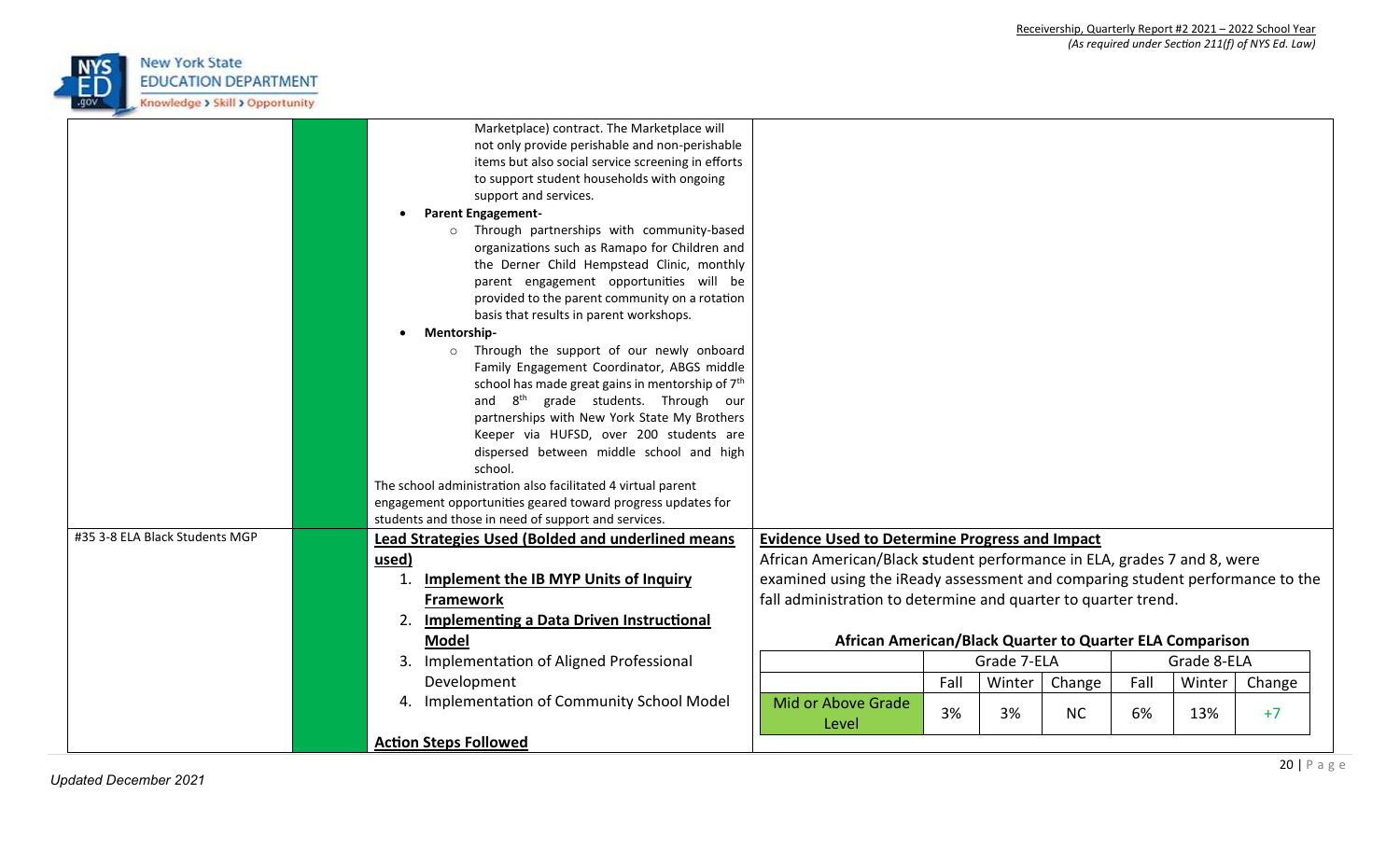

|                                                                                                                                                                                                                                                                                                                                                                                                                                                                                                                                                                                                                                                                                                                                                 | Early on Grade Level                                                                                                                                                                                                                                                                                                                                                                                                      | 7%  | 4%  | $-3$ | 13% | 10% | $-3$ |
|-------------------------------------------------------------------------------------------------------------------------------------------------------------------------------------------------------------------------------------------------------------------------------------------------------------------------------------------------------------------------------------------------------------------------------------------------------------------------------------------------------------------------------------------------------------------------------------------------------------------------------------------------------------------------------------------------------------------------------------------------|---------------------------------------------------------------------------------------------------------------------------------------------------------------------------------------------------------------------------------------------------------------------------------------------------------------------------------------------------------------------------------------------------------------------------|-----|-----|------|-----|-----|------|
| Implementing the framework Through curriculum with<br>IB units of Inquiry.<br>Walkthroughs and classroom visitations ensure teachers<br>$\bullet$                                                                                                                                                                                                                                                                                                                                                                                                                                                                                                                                                                                               | <b>One Grade Level</b><br><b>Below</b>                                                                                                                                                                                                                                                                                                                                                                                    | 11% | 14% | $+3$ | 13% | 14% | $+1$ |
| are utilizing IB units of inquiry.<br>Teachers are using the following programs to meet the<br>$\bullet$<br>needs of all ELA students: · NEWSELA · I-Ready · Digital                                                                                                                                                                                                                                                                                                                                                                                                                                                                                                                                                                            | <b>Two Grade Levels</b><br><b>Below</b>                                                                                                                                                                                                                                                                                                                                                                                   | 5%  | 8%  | $+3$ | 10% | 2%  | $-8$ |
| Subscription to Pearson Realize · My Perspective·<br>Immersive Reader within Office 365                                                                                                                                                                                                                                                                                                                                                                                                                                                                                                                                                                                                                                                         | <b>Three of More Grade</b><br>Levels Below                                                                                                                                                                                                                                                                                                                                                                                | 74% | 71% | $-3$ | 59% | 62% | $+3$ |
| The following non-negotiable non-fiction reading<br>strategies will be implemented across all content areas.<br>Pre-Reading<br>$\circ$<br>Build background knowledge before<br>beginning to read.<br>Know the purpose for reading<br>(chronological information, compare &<br>contrast, etc.)<br>Identifying main idea- Ask what the text is<br>٠<br>about<br>Preview (the pictures, title, heading,<br>boldface quotes, repeated words, graphs,<br>etc.)<br>Make prediction (who, what, where, when,<br>why and how)<br>Break text into manageable chunks.<br>٠<br><b>During Reading</b><br>$\circ$<br>Give complete attention to the reading<br>$\blacksquare$<br>task.<br>Keep the purpose in mind.<br>٠<br>Self-monitor comprehension.<br>٠ | Data Trends for this Quarter and Future Action Steps<br>There was an increase in the percentage of students who scored mid or<br>above grade level (an increase of 1 percentage point.)<br>There was a decrease of 3 percentage points in the number of students<br>who performed at two grade levels below.<br>Description of Adjustments Made to Continuation Plan (If Any)<br>No adjustments were needed at this time. |     |     |      |     |     |      |
| Annotate text<br>٠<br>Re-read for understanding.<br>Connect with text-compare learning with<br>what he/she already knows. Has opinion<br>about reading. (Text to Self)                                                                                                                                                                                                                                                                                                                                                                                                                                                                                                                                                                          |                                                                                                                                                                                                                                                                                                                                                                                                                           |     |     |      |     |     |      |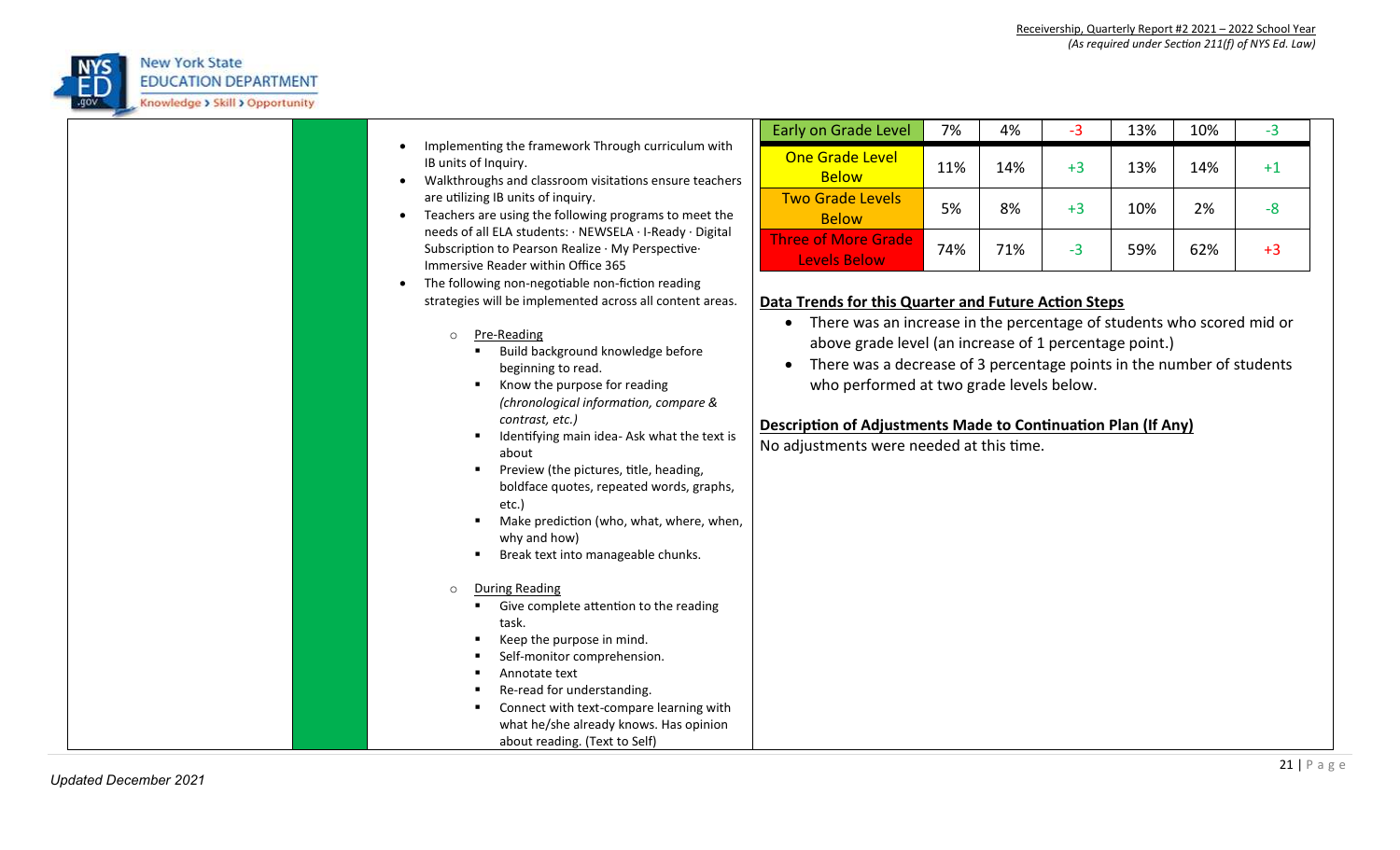

| #37 3-8 ELA ELL Students MGP | Ask what author is trying to say.<br>$\blacksquare$<br>(Identifying Author's Purpose)<br>Using inference skills to make predictions<br>Generate questions and seek answers.<br>Lead Strategies Used (Bolded and underlined means<br>used)<br>Implement the IB MYP Units of Inquiry<br>Framework<br><b>Implementing a Data Driven Instructional</b><br><b>Model</b> | <b>Evidence Used to Determine Progress and Impact</b><br>ELL student performance in ELA, grades 7 and 8, were examined using the iReady<br>assessment and comparing student performance to the fall administration to<br>determine and quarter to quarter trend.<br><b>ELL Quarter to Quarter ELA Comparison</b><br>Grade 8-ELA<br>Grade 7-ELA                                                                                                                                             |  |  |  |  |  |
|------------------------------|--------------------------------------------------------------------------------------------------------------------------------------------------------------------------------------------------------------------------------------------------------------------------------------------------------------------------------------------------------------------|--------------------------------------------------------------------------------------------------------------------------------------------------------------------------------------------------------------------------------------------------------------------------------------------------------------------------------------------------------------------------------------------------------------------------------------------------------------------------------------------|--|--|--|--|--|
|                              |                                                                                                                                                                                                                                                                                                                                                                    |                                                                                                                                                                                                                                                                                                                                                                                                                                                                                            |  |  |  |  |  |
|                              | Implementation of Aligned Professional<br>3.<br>Development<br>4. Implementation of Community School Model                                                                                                                                                                                                                                                         | Fall<br>Fall<br>Winter<br>Change<br>Change<br>Winter<br>Mid or Above Grade<br>1%<br>0%<br>0%<br>$-1$<br>1%<br>$+1$<br>Level                                                                                                                                                                                                                                                                                                                                                                |  |  |  |  |  |
|                              |                                                                                                                                                                                                                                                                                                                                                                    | 1%<br>4%<br>$+3$<br>1%<br>2%<br>$+1$<br>Early on Grade Level                                                                                                                                                                                                                                                                                                                                                                                                                               |  |  |  |  |  |
|                              | <b>Action Steps Followed</b><br>We will utilize the ENL instructional coach to provide<br>PLCs and professional development to staff on strategies<br>that engage ELL students.<br>All ELLs and students with IEPs are ELA students. Use                                                                                                                           | One Grade Level<br>1%<br>2%<br>$+1$<br>2%<br>NC<br>2%<br><b>Below</b>                                                                                                                                                                                                                                                                                                                                                                                                                      |  |  |  |  |  |
|                              |                                                                                                                                                                                                                                                                                                                                                                    | <b>Two Grade Levels</b><br>2%<br>5%<br>$+3$<br>2%<br>2%<br><b>NC</b><br><b>Below</b>                                                                                                                                                                                                                                                                                                                                                                                                       |  |  |  |  |  |
|                              | data from NYSESLAT, I-Ready, and NYS ELA aligned local<br>assessments to develop best instructional strategies to<br>increase achievement and differentiate the learning.<br>The following non-negotiable non-fiction reading                                                                                                                                      | <b>Three of More Grade</b><br>95%<br>89%<br>$-6$<br>95%<br>93%<br>$-3$<br><b>Levels Below</b>                                                                                                                                                                                                                                                                                                                                                                                              |  |  |  |  |  |
|                              | strategies will be implemented across all content areas.<br>Pre-Reading<br>$\Omega$<br>Build background knowledge before<br>beginning to read.<br>Know the purpose for reading<br>(chronological information, compare &<br>contrast, etc.)<br>Identifying main idea- Ask what the text is<br>about                                                                 | Data Trends for this Quarter and Future Action Steps<br>There was an increase in the percentage of students who scored early on<br>$\bullet$<br>grade level (an increase of 1 percentage point.)<br>The percentage of ELL students in both grades 7 and 8 who were<br>$\bullet$<br>performing in three or more grade levels below decreased by 4 percentage<br>points.<br><b>Description of Adjustments Made to Continuation Plan (If Any)</b><br>No adjustments were needed at this time. |  |  |  |  |  |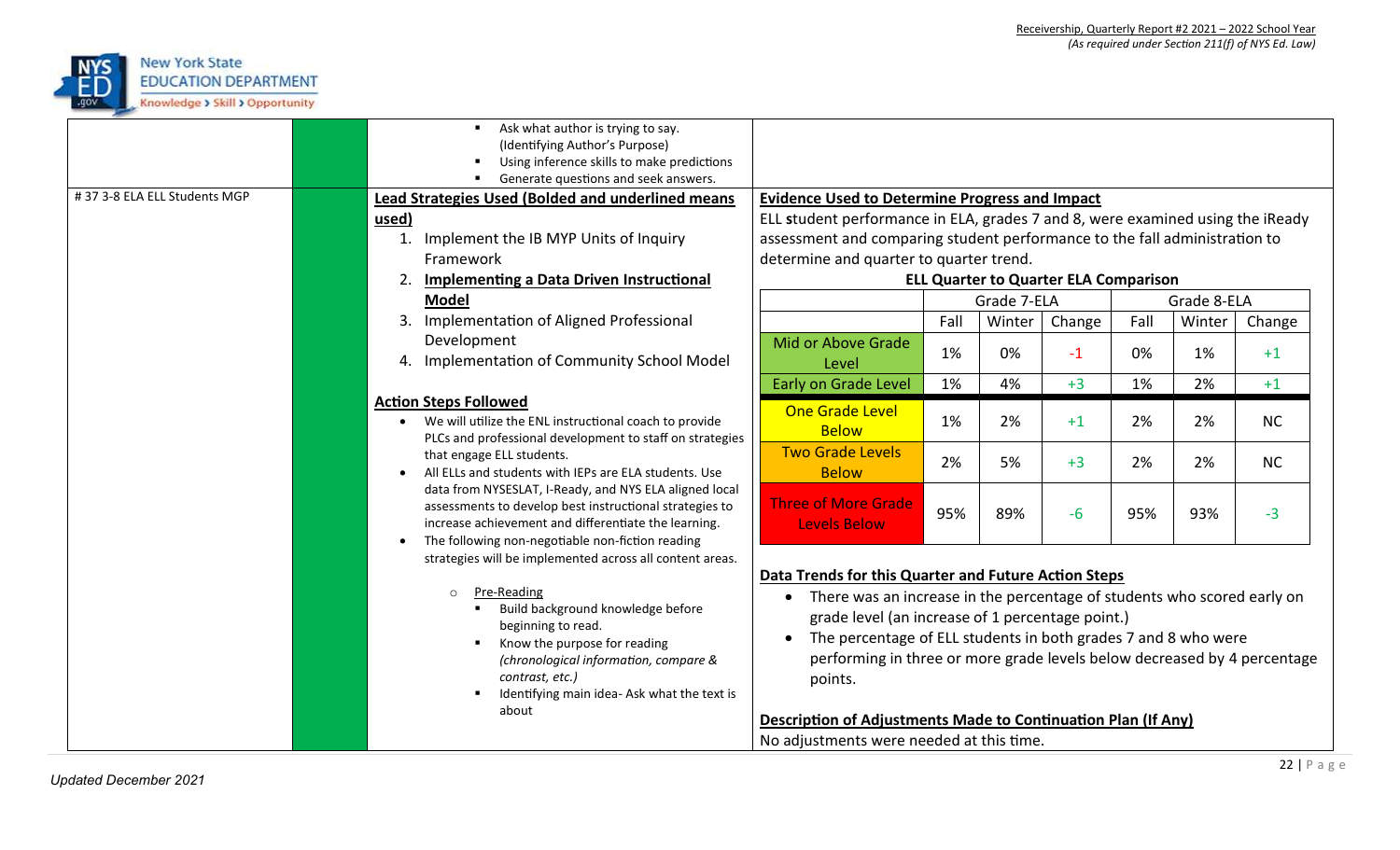

|                                | Preview (the pictures, title, heading,<br>$\blacksquare$<br>boldface quotes, repeated words, graphs,<br>etc.)<br>Make prediction (who, what, where, when,<br>٠.<br>why and how)<br>Break text into manageable chunks.<br>$\blacksquare$<br><b>During Reading</b><br>$\circ$<br>Give complete attention to the reading task.<br>Keep the purpose in mind.<br>Self-monitor comprehension.<br>Annotate text<br>Re-read for understanding.<br>Connect with text-compare learning with what he/she<br>already knows. Has opinion about reading. (Text to Self)<br>Ask what author is trying to say. (Identifying Author's<br>Purpose)<br>Using inference skills to make predictions<br>Generate questions and seek answers. |                                                       |      |                                               |           |
|--------------------------------|------------------------------------------------------------------------------------------------------------------------------------------------------------------------------------------------------------------------------------------------------------------------------------------------------------------------------------------------------------------------------------------------------------------------------------------------------------------------------------------------------------------------------------------------------------------------------------------------------------------------------------------------------------------------------------------------------------------------|-------------------------------------------------------|------|-----------------------------------------------|-----------|
| #43 3 -8 Math ELL Students MGP | Lead Strategies Used (Bolded and underlined means                                                                                                                                                                                                                                                                                                                                                                                                                                                                                                                                                                                                                                                                      | <b>Evidence Used to Determine Progress and Impact</b> |      |                                               |           |
|                                | used)<br>1. Implement the IB MYP Units of Inquiry<br>Framework                                                                                                                                                                                                                                                                                                                                                                                                                                                                                                                                                                                                                                                         | Grade 7                                               |      | <b>ELL Quarter to Quarter Math Comparison</b> |           |
|                                | 2. Implementing a Data Driven Instructional                                                                                                                                                                                                                                                                                                                                                                                                                                                                                                                                                                                                                                                                            |                                                       |      | Grade 7-Math                                  |           |
|                                | Model                                                                                                                                                                                                                                                                                                                                                                                                                                                                                                                                                                                                                                                                                                                  |                                                       | Fall | Winter                                        | Change    |
|                                | <b>Implementation of Aligned Professional</b><br><b>Development</b>                                                                                                                                                                                                                                                                                                                                                                                                                                                                                                                                                                                                                                                    | Mid or Above Grade<br>Level                           | 0%   | 0%                                            | <b>NC</b> |
|                                | 4. Implementation of Community School Model                                                                                                                                                                                                                                                                                                                                                                                                                                                                                                                                                                                                                                                                            | Early on Grade Level                                  | 0%   | 1%                                            | $+1$      |
|                                | <b>Action Steps Followed</b><br>Utilize the ENL instructional coach to provide PLCs and                                                                                                                                                                                                                                                                                                                                                                                                                                                                                                                                                                                                                                | One Grade Level<br><b>Below</b>                       | 7%   | 14%                                           | $+7$      |
|                                | professional development to staff on strategies that<br>engage ELL students.                                                                                                                                                                                                                                                                                                                                                                                                                                                                                                                                                                                                                                           | <b>Two Grade Levels</b><br><b>Below</b>               | 8%   | 18%                                           | $+10$     |
|                                |                                                                                                                                                                                                                                                                                                                                                                                                                                                                                                                                                                                                                                                                                                                        |                                                       |      |                                               |           |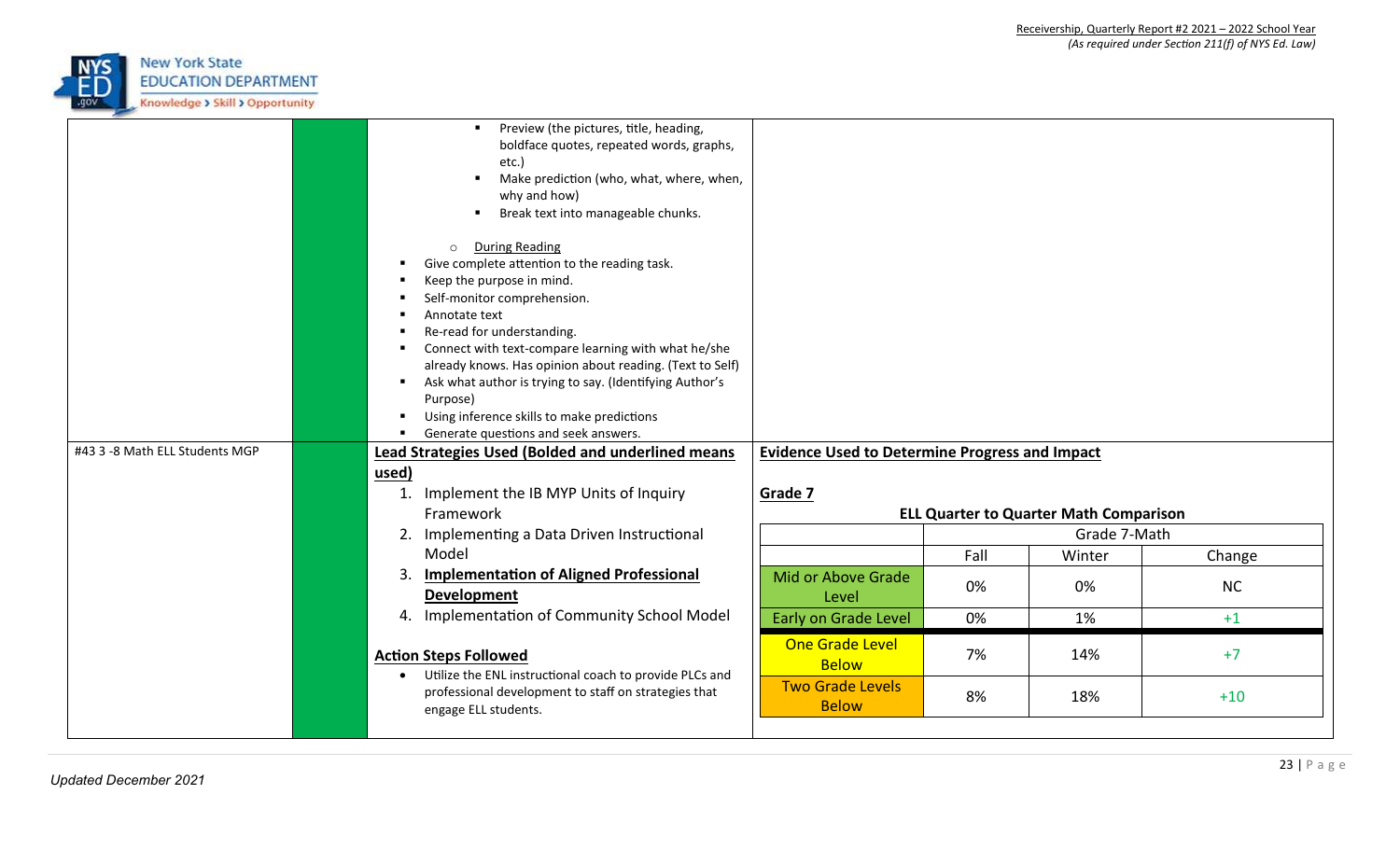

| All ELLs and IEPs students are Math students. Use data<br>$\bullet$<br>from NYSESLAT, I-Ready, and Local Assessment exams to |                                                                          | <b>Three of More Grade</b><br><b>Levels Below</b>                                                                                                                                                                                                                                                                                                                                                                                                                   | 85% | 68%         | $-17$                                                                 |  |
|------------------------------------------------------------------------------------------------------------------------------|--------------------------------------------------------------------------|---------------------------------------------------------------------------------------------------------------------------------------------------------------------------------------------------------------------------------------------------------------------------------------------------------------------------------------------------------------------------------------------------------------------------------------------------------------------|-----|-------------|-----------------------------------------------------------------------|--|
| develop best instructional strategies to increase<br>achievement and differentiate the learning.                             | $\bullet$                                                                | <b>Data Trends for this Quarter</b><br>The percentage of students in grade 7 who were performing in three or<br>more grade levels below decreased. The change was a decrease of 17<br>percentage points. The decrease in this category led to increases in the one,<br>two, and early on grade level categories.<br>There were increases in the percentage of students who scored early or<br>mid/above grade level (an increase of 1 percentage point in for each) |     |             |                                                                       |  |
|                                                                                                                              |                                                                          | <b>Future Action Steps</b>                                                                                                                                                                                                                                                                                                                                                                                                                                          |     |             |                                                                       |  |
|                                                                                                                              |                                                                          |                                                                                                                                                                                                                                                                                                                                                                                                                                                                     |     |             | Math instructional coach will continue to use PLC time to assist math |  |
|                                                                                                                              | teachers with developing strategies and using best practices to address  |                                                                                                                                                                                                                                                                                                                                                                                                                                                                     |     |             |                                                                       |  |
|                                                                                                                              | student skill and content knowledge deficiencies.                        |                                                                                                                                                                                                                                                                                                                                                                                                                                                                     |     |             |                                                                       |  |
|                                                                                                                              | Teachers continue to review equations as part of their daily instruction |                                                                                                                                                                                                                                                                                                                                                                                                                                                                     |     |             |                                                                       |  |
|                                                                                                                              | while teaching current topics.                                           |                                                                                                                                                                                                                                                                                                                                                                                                                                                                     |     |             |                                                                       |  |
|                                                                                                                              |                                                                          |                                                                                                                                                                                                                                                                                                                                                                                                                                                                     |     |             |                                                                       |  |
|                                                                                                                              | Grade 8                                                                  |                                                                                                                                                                                                                                                                                                                                                                                                                                                                     |     |             |                                                                       |  |
|                                                                                                                              | <b>ELL Quarter to Quarter Grade 8 Math Comparison</b>                    |                                                                                                                                                                                                                                                                                                                                                                                                                                                                     |     |             |                                                                       |  |
|                                                                                                                              |                                                                          | Performance Level                                                                                                                                                                                                                                                                                                                                                                                                                                                   |     | Number of   | Percentage of                                                         |  |
|                                                                                                                              |                                                                          |                                                                                                                                                                                                                                                                                                                                                                                                                                                                     |     | Students    | <b>Students</b>                                                       |  |
|                                                                                                                              |                                                                          | 1                                                                                                                                                                                                                                                                                                                                                                                                                                                                   |     | 377         | 98.6%                                                                 |  |
|                                                                                                                              |                                                                          | $\overline{2}$                                                                                                                                                                                                                                                                                                                                                                                                                                                      |     | 5           | 1.4%                                                                  |  |
|                                                                                                                              |                                                                          | 3                                                                                                                                                                                                                                                                                                                                                                                                                                                                   |     | 0           |                                                                       |  |
|                                                                                                                              |                                                                          | 4                                                                                                                                                                                                                                                                                                                                                                                                                                                                   |     | 0           |                                                                       |  |
|                                                                                                                              |                                                                          | 5                                                                                                                                                                                                                                                                                                                                                                                                                                                                   |     | $\mathbf 0$ |                                                                       |  |
|                                                                                                                              |                                                                          |                                                                                                                                                                                                                                                                                                                                                                                                                                                                     |     |             |                                                                       |  |
|                                                                                                                              |                                                                          |                                                                                                                                                                                                                                                                                                                                                                                                                                                                     |     |             |                                                                       |  |
|                                                                                                                              |                                                                          |                                                                                                                                                                                                                                                                                                                                                                                                                                                                     |     |             |                                                                       |  |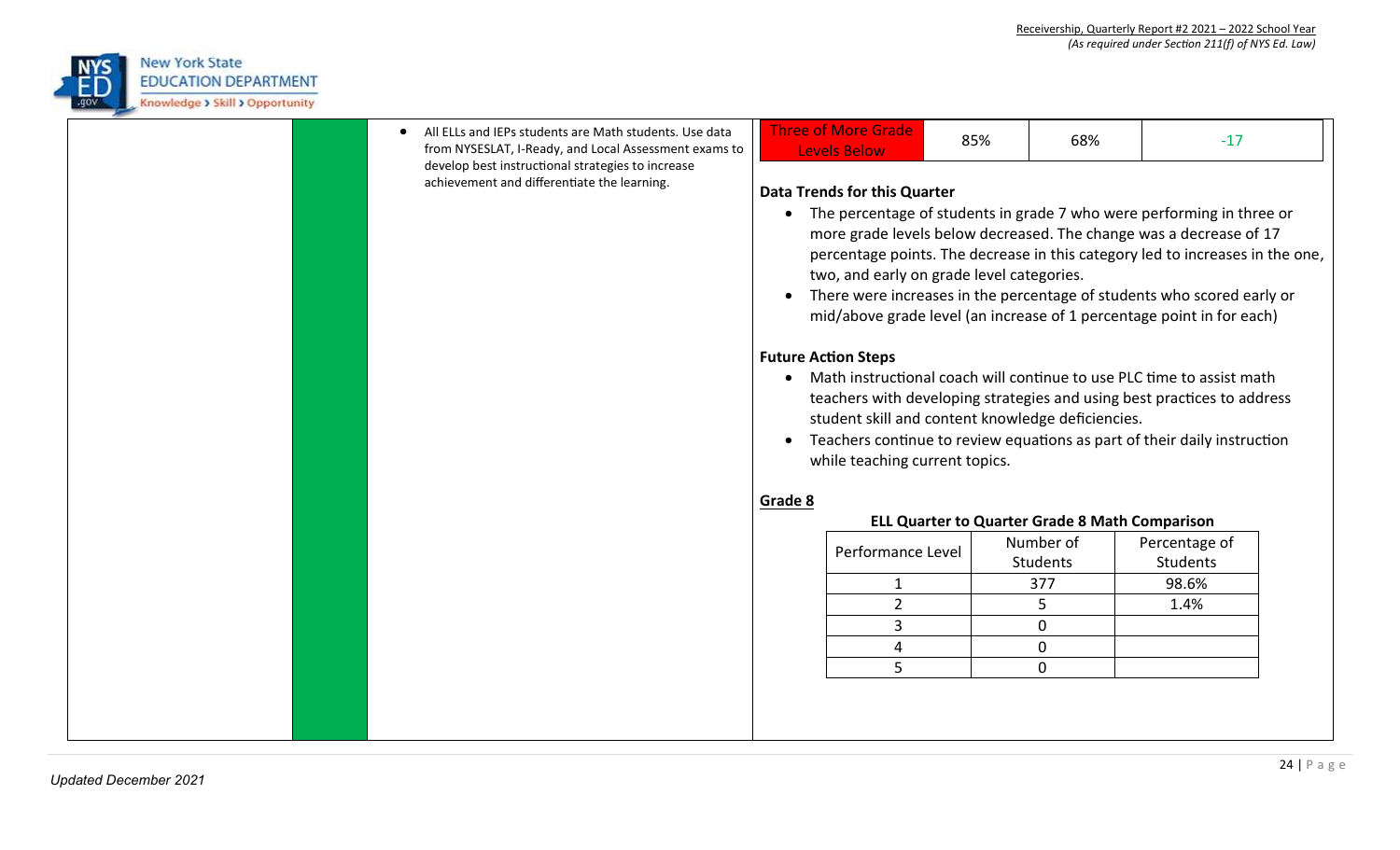

|                                    |                                                                                                                                           |                                                                                                                 | <b>Future Action Steps</b><br>Math instructional coach will continue to use PLC time to assist math<br>teachers with developing strategies and using best practices to address<br>student skill and content knowledge deficiencies.<br>Teachers continue to review equations as part of their daily instruction<br>$\bullet$<br>while teaching current topics.<br>Description of Adjustments Made to Continuation Plan (If Any)<br>No adjustments were needed at this time. |            |        |        |         |        |        |  |
|------------------------------------|-------------------------------------------------------------------------------------------------------------------------------------------|-----------------------------------------------------------------------------------------------------------------|-----------------------------------------------------------------------------------------------------------------------------------------------------------------------------------------------------------------------------------------------------------------------------------------------------------------------------------------------------------------------------------------------------------------------------------------------------------------------------|------------|--------|--------|---------|--------|--------|--|
| #48 3 -8 ELA ELL Level 2 and above |                                                                                                                                           | Lead Strategies Used (Bolded and underlined means                                                               | <b>Evidence Used to Determine Progress and Impact</b>                                                                                                                                                                                                                                                                                                                                                                                                                       |            |        |        |         |        |        |  |
| Gap with non - ELL Students        |                                                                                                                                           | used)                                                                                                           | ELL/Non-ELL Quarter to Quarter Comparison ELA by Grade 7                                                                                                                                                                                                                                                                                                                                                                                                                    |            |        |        |         |        |        |  |
|                                    |                                                                                                                                           | Implement the IB MYP Units of Inquiry<br>1.                                                                     |                                                                                                                                                                                                                                                                                                                                                                                                                                                                             | <b>ELL</b> |        |        | Non-ELL |        |        |  |
|                                    |                                                                                                                                           | Framework                                                                                                       |                                                                                                                                                                                                                                                                                                                                                                                                                                                                             | Fall       | Winter | Change | Fall    | Winter | Change |  |
|                                    |                                                                                                                                           | 2. Implementing a Data Driven Instructional<br>Model                                                            | Mid or Above Grade<br>Level                                                                                                                                                                                                                                                                                                                                                                                                                                                 | 1%         | 0%     | $-1$   | 5%      | 7%     | $+2$   |  |
|                                    | 3.<br><b>Development</b><br><b>Action Steps Followed</b><br>engage ELL students.<br>from NYSESLAT, I-Ready, and Local Assessment exams to | <b>Implementation of Aligned Professional</b>                                                                   | Early on Grade Level                                                                                                                                                                                                                                                                                                                                                                                                                                                        | 1%         | 4%     | $+3$   | 13%     | 9%     | -4     |  |
|                                    |                                                                                                                                           | 4. Implementation of Community School Model                                                                     | <b>One Grade Level</b><br><b>Below</b>                                                                                                                                                                                                                                                                                                                                                                                                                                      | 1%         | 2%     | $+1$   | 15%     | 17%    | $+2$   |  |
|                                    |                                                                                                                                           |                                                                                                                 | <b>Two Grade Levels</b><br><b>Below</b>                                                                                                                                                                                                                                                                                                                                                                                                                                     | 2%         | 4%     | $+2$   | 6%      | 16%    | $+10$  |  |
|                                    |                                                                                                                                           | Utilize the ENL instructional coach to provide PLCs and<br>professional development to staff on strategies that | <b>Three of More Grade</b><br><b>Levels Below</b>                                                                                                                                                                                                                                                                                                                                                                                                                           | 96%        | 90%    | $-6$   | 61%     | 51%    | $-9$   |  |
|                                    |                                                                                                                                           | All ELLs and IEPs students are Math students. Use data                                                          | ELL/Non-ELL Quarter to Quarter Comparison ELA by Grade 8                                                                                                                                                                                                                                                                                                                                                                                                                    |            |        |        |         |        |        |  |
|                                    |                                                                                                                                           | develop best instructional strategies to increase                                                               |                                                                                                                                                                                                                                                                                                                                                                                                                                                                             | <b>ELL</b> |        |        | Non-ELL |        |        |  |
|                                    |                                                                                                                                           | achievement and differentiate the learning                                                                      |                                                                                                                                                                                                                                                                                                                                                                                                                                                                             | Fall       | Winter | Change | Fall    | Winter | Change |  |
|                                    |                                                                                                                                           |                                                                                                                 | Mid or Above Grade<br>Level                                                                                                                                                                                                                                                                                                                                                                                                                                                 | 0%         | 1%     | $+1$   | 12%     | 13%    | $+1$   |  |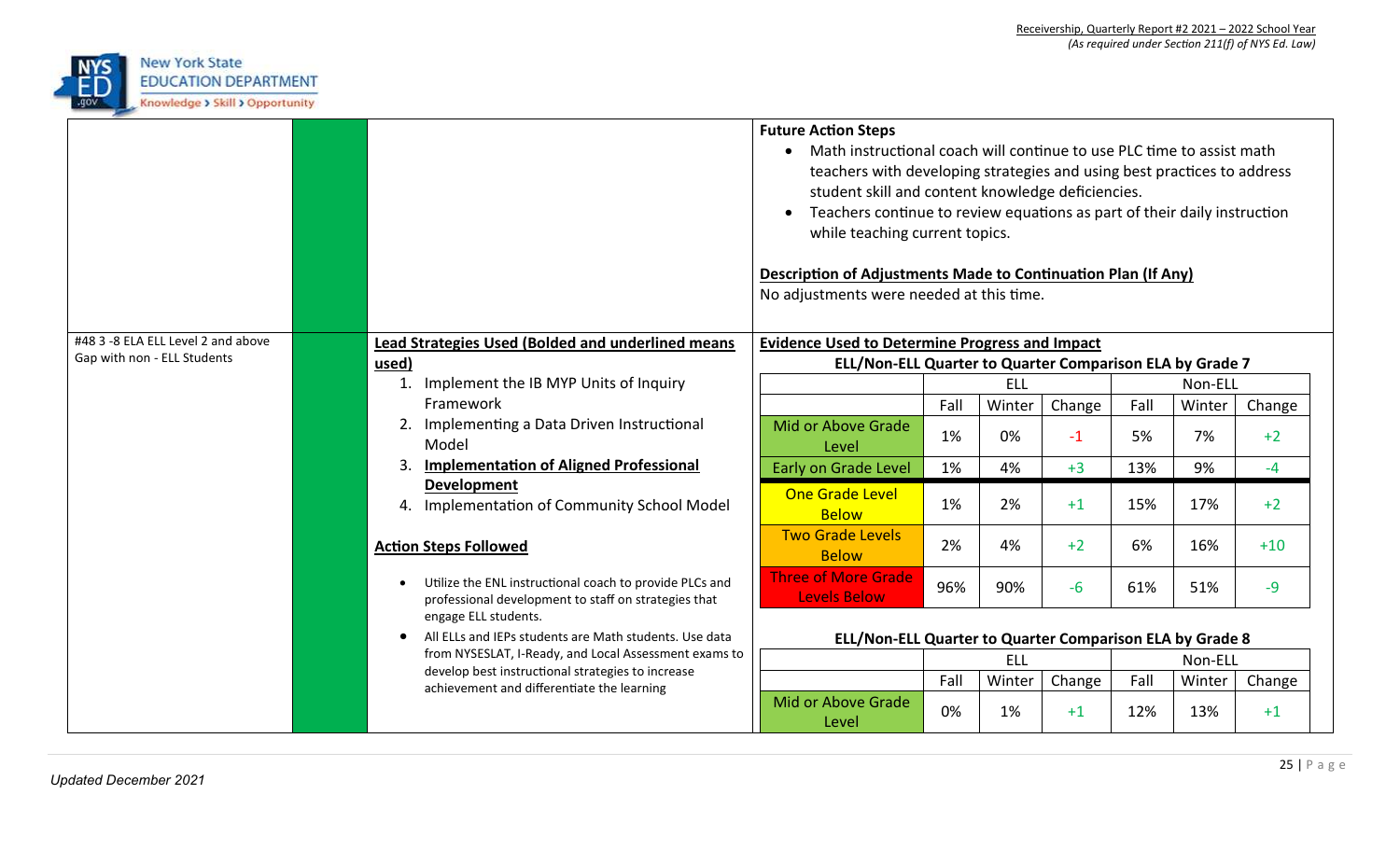

| 20%<br>$+1$<br>7%<br>$-1$<br>$-3$<br>48% | 3%<br>2%<br>92% | 2%<br>3% | <b>One Grade Level</b><br><b>Below</b><br><b>Two Grade Levels</b><br><b>Below</b>                                                                                                                                                                                                                                                                                                                                                                                                                                                                                                                                                                            |
|------------------------------------------|-----------------|----------|--------------------------------------------------------------------------------------------------------------------------------------------------------------------------------------------------------------------------------------------------------------------------------------------------------------------------------------------------------------------------------------------------------------------------------------------------------------------------------------------------------------------------------------------------------------------------------------------------------------------------------------------------------------|
|                                          |                 |          |                                                                                                                                                                                                                                                                                                                                                                                                                                                                                                                                                                                                                                                              |
|                                          |                 |          |                                                                                                                                                                                                                                                                                                                                                                                                                                                                                                                                                                                                                                                              |
|                                          |                 | 95%      | <b>Three of More Grade</b><br><b>Levels Below</b>                                                                                                                                                                                                                                                                                                                                                                                                                                                                                                                                                                                                            |
|                                          |                 |          | <b>Data Trends for this Quarter</b><br>• The percentage of ELL students in both grades 7 and 8 who were<br>performing three or more grade levels above decreased. The change was a<br>decrease of 6 percentage points in grade 7 and 3 in grade 8. The decrease in<br>this category led to increases in the one and two grade levels below<br>categories.<br>categories.<br><b>Future Action Steps</b>                                                                                                                                                                                                                                                       |
|                                          |                 |          | The percentage of Non-ELL students in both grades 7 and 8 who were<br>performing in three or more grade levels above decreased. The change was<br>a decrease of 9 percentage points in grade 7 and 2 in grade 8. The decrease<br>in this category led to increases in the one and two grade levels below<br>The percentage of ELLs mid or above grade level decreased by 1 percentage<br>point in grade 7 and there was no change in the grade 8 Non-ELLs who were<br>two, one, and early on grade level.<br>There were increases in the percentage of students who scored early or<br>mid/above grade level (an increase of 1 percentage point in for each) |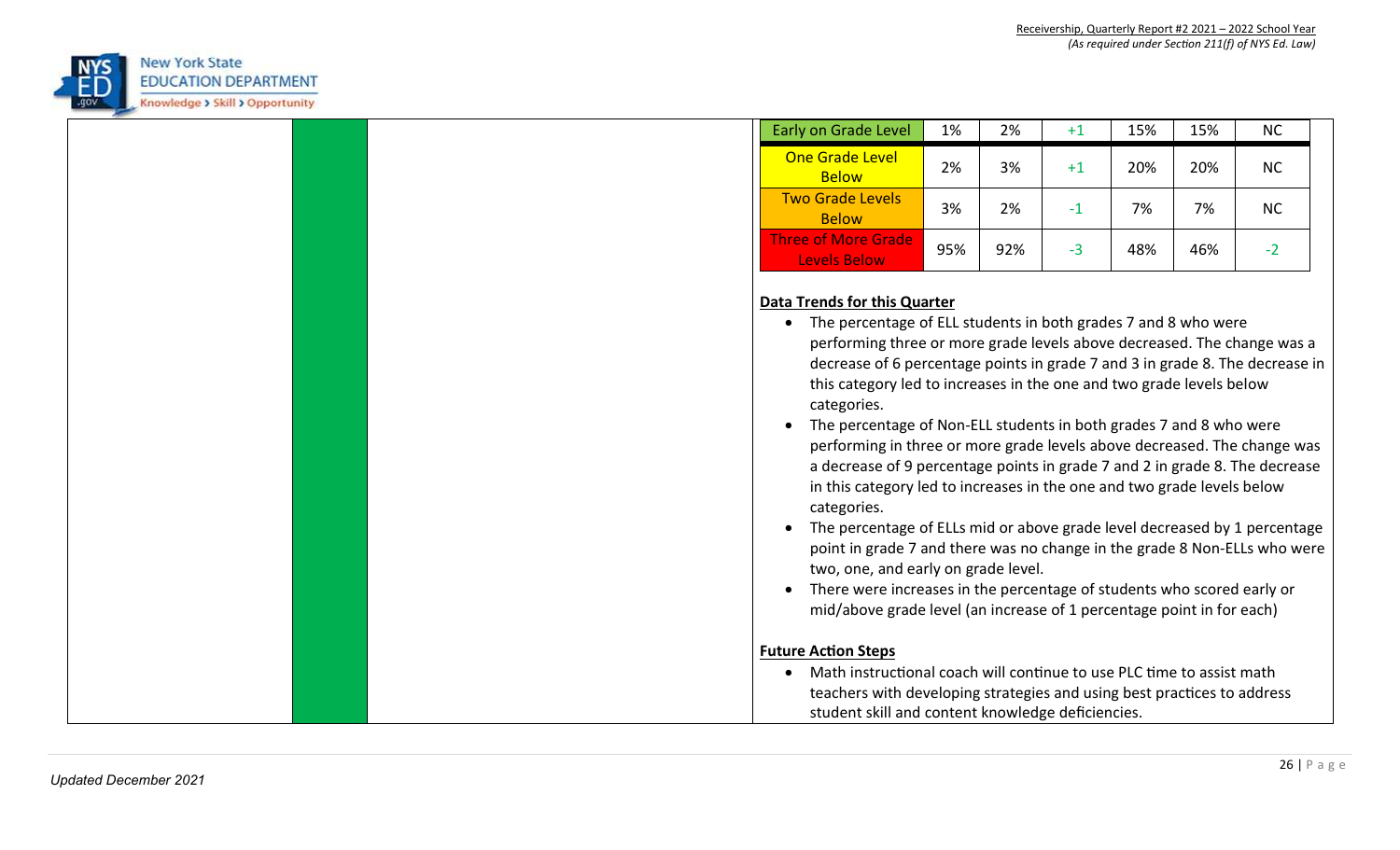

|  | Teachers continue to review equations as part of their daily instruction |
|--|--------------------------------------------------------------------------|
|  | while teaching current topics                                            |
|  | Description of Adjustments Made to Continuation Plan (If Any)            |
|  | No adjustments were needed at this time.                                 |
|  |                                                                          |
|  |                                                                          |

# **Part IV –** *Community Engagement Team (CET)*

**Community Engagement Team (CET)** *The role of the Community Engagement Team is to be active thought partners in contributing to and supporting the development of recommendations for school*  improvement through public engagement. Recommendations made by the CET, including how the school community (i.e., school principal, parents and guardians, teachers and other school staff and students) was engaged to seek input/feedback to guide implementation of the school's improvement plan, should be addressed in response to *the prompts below.*

| <b>Report Out of 2021-22 CET Plan Implementation</b>                                               |                                                                                                                                                                                    |  |  |  |  |  |
|----------------------------------------------------------------------------------------------------|------------------------------------------------------------------------------------------------------------------------------------------------------------------------------------|--|--|--|--|--|
| List the categories of stakeholders that have participated as members this<br>reporting period.    | Describe how recommendations made by the CET during this reporting period were<br>used to inform implementation of the school's improvement plan.                                  |  |  |  |  |  |
| Include any changes made to the CET's membership since the development of the                      |                                                                                                                                                                                    |  |  |  |  |  |
| Quarter #1 Report. Include the role/title of any new members.                                      |                                                                                                                                                                                    |  |  |  |  |  |
| Stakeholders:                                                                                      | Through the recommendations made by the CET during the 2021-22 school year, the Schools Improvement                                                                                |  |  |  |  |  |
| Superintendent and Cabinet                                                                         | Plan reflects an extensive response to strategically addressing and supporting the students as they transition                                                                     |  |  |  |  |  |
| Principal Administrative Team                                                                      | back into a completely in-person classroom setting. This targeted support will consist of:                                                                                         |  |  |  |  |  |
| <b>Community Members</b>                                                                           | Social/emotional learning for students and staff                                                                                                                                   |  |  |  |  |  |
| Community Based Organizations such as: Derner Hempstead Child Clinic                               | Ongoing professional development for staff                                                                                                                                         |  |  |  |  |  |
| School staff inclusive of:                                                                         | Parental support workshops by various community-based organizations                                                                                                                |  |  |  |  |  |
| o Deans, Teachers, School Clinical Team, School Counselors<br>(Both General and Special Education) | Ongoing promotion of social emotional learning through various methods such as publication, social<br>media platform, electronic announcements, and school newsletter and website. |  |  |  |  |  |
| Media Specialist                                                                                   | Collaborative round table to brainstorm supporting the school administration to reach demonstrative                                                                                |  |  |  |  |  |
| Family and Community Engagement Coordinator                                                        | indicator targets.                                                                                                                                                                 |  |  |  |  |  |
| District facilities representative                                                                 | Ongoing student representation and collaboration geared towards promotion of social emotional learning                                                                             |  |  |  |  |  |
|                                                                                                    | through student government, coffee with the principal initiative, student publication and International                                                                            |  |  |  |  |  |
|                                                                                                    | Baccalaureate initiatives.                                                                                                                                                         |  |  |  |  |  |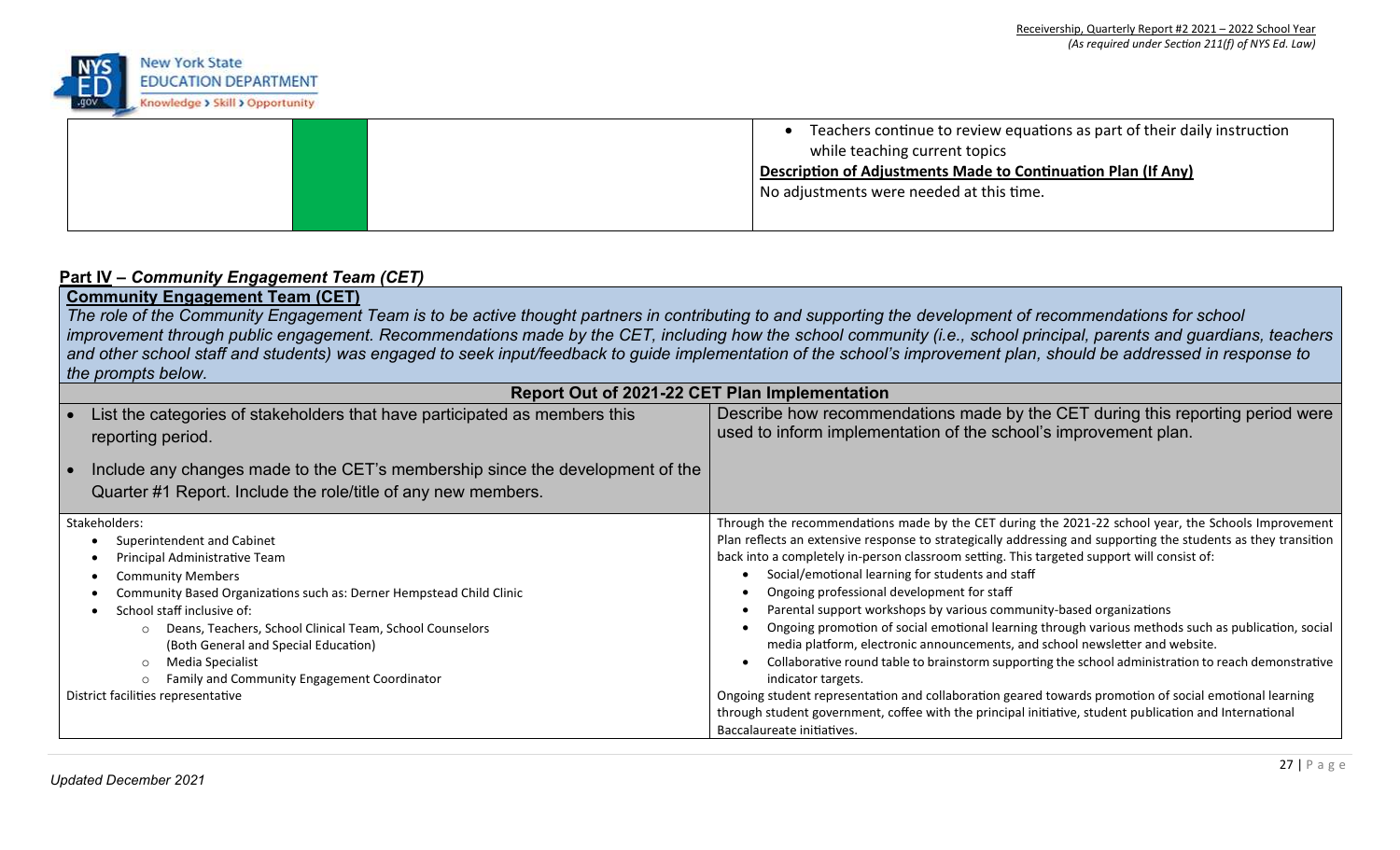

### **Part V -** *Receivership Powers*

## **Powers of the Receiver**

*Provide a summary of the use of the School Receiver's powers during this reporting period.*

The Receiver has utilized her authority to ensure that students' academic needs are consistently met by requesting support from the Commissioner on the following

arbitrated issues with the teacher union:

· 80-minute block scheduling

· Creating protocols to address teacher attendance

· Instructional coaches will be able to participate in peer mentoring

The Receiver also negotiated a Memorandum of Agreement to hire and sustain administrators with bilingual credentials to address the growing bilingual student population's academic

and socio-emotional needs.

In August 2021, a response from the NYSED Commissioner concerning the request for support yielded favorable supports. The request for block scheduling, teacher

assignment, and peer mentoring were all supported by the NYSED Commissioner. The other areas were viewed as contractual issues answered in the language of the

teachers' contract and mentioned to be considered similar to the Receiver's perspectives. The Receiver will continue to make decisions and take actions that immediately

address the wellbeing of the entire ABGS community.